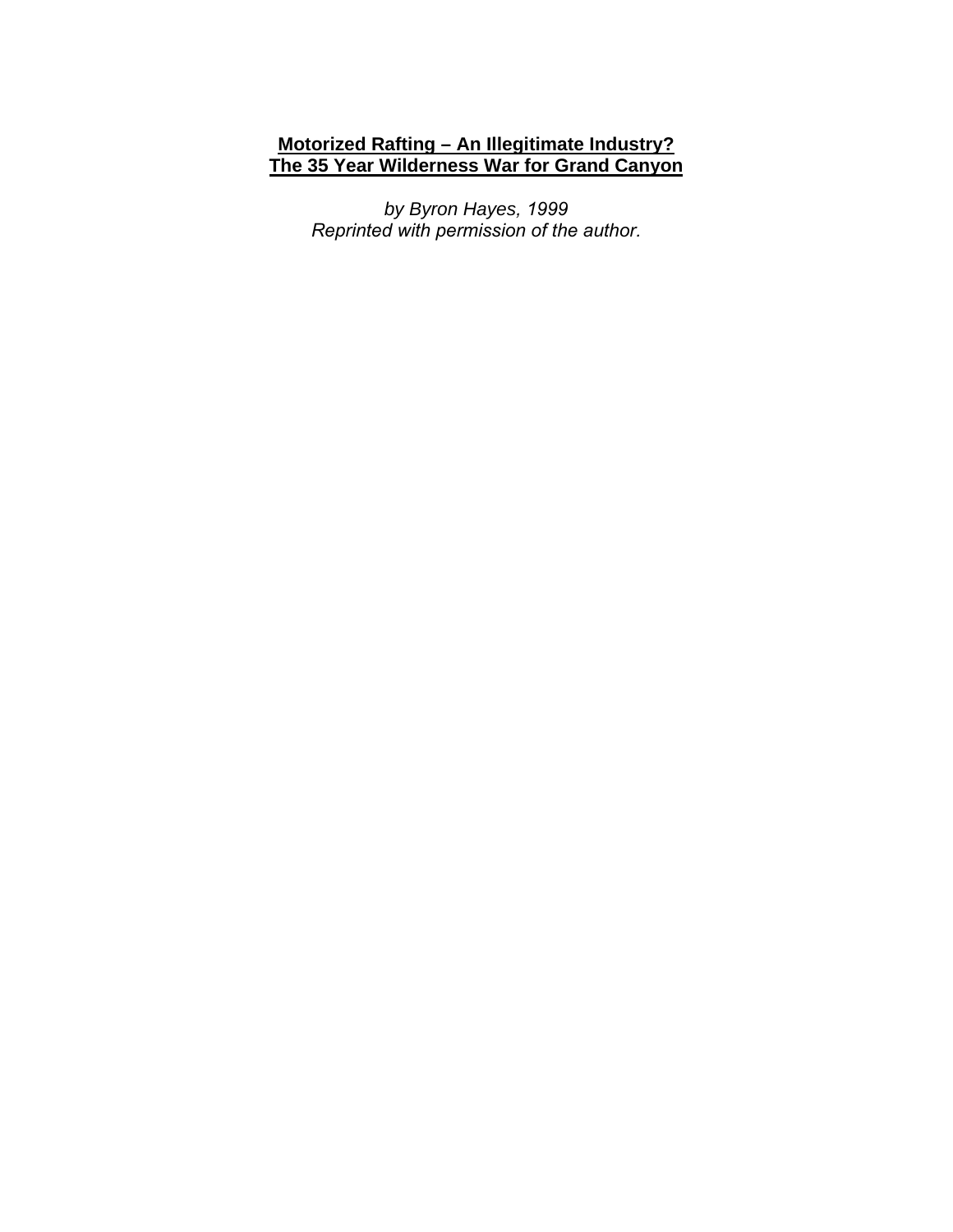*"As long as the commercial passenger gets easier and more preferential treatment than the non-commercial user, you can be absolutely certain that the struggle will never end.*" Joe Munroe - June 16, 1980<sup>1[1]</sup>

## The Frustrating Reality (1998 - Commercial Revenues \$27 Million; Noncommercial Passengers Wait 20 years)

A 20 year wait to take your own raft down a river, penalties that selectively send you to the end of the line if you go earlier, motorized rafts with helicopter exchanges on America's premier wilderness river, and commercial river operators emphatically insisting that everything is fine and should stay the way it is. Ever wonder how things got to this point and how not just one, but two virtually final non-motorized wilderness decisions somehow evaporated into the described scenario?

This article brings together a unique historical examination of the behind the scene activities that delivered this seemingly incredible outcome into current day reality. It provides a true story of how familial ties and political maneuvering succeeded in facilitating National Park access to those Americans most able to contribute to the Grand Canyon river concessionaires' bottom line. Ignored were existing laws, the public process, and the independent boating public who are now waiting 20 years for river access in the crown jewel of America's National Parks, the Colorado River through the Grand Canyon.

# The Park and Public Involvement (1975 - Commercial Revenues \$6 million; Private Wait 0 years)

With the passage of the Wilderness Act of 1964, Congress directed the National Park Service (NPS) to conduct an inventory to determine which of its lands were suitable for Wilderness classification. Multiple segments of the Canyon were under threat of inundation by proposed reservoirs and Glen Canyon Dam was filling up. In 1967 only 2,099 people visited the river, but reportedly "Passengers and boatmen were still scuttling beer cans in the river ('Open them at both ends to make them sink.'), squatting behind big rocks or tall bushes, and burying garbage wherever the sand was soft."<sup>2[2]</sup> Under these virtually unregulated conditions visitation rapidly increased to 16,432 visitors annually by 1972, facilitated by the existence of 22 commercial river companies, many of which operated motorized rafts. $3[3]$  It was becoming readily evident that the Canyon was coming under a real and severe threat of damage from

<sup>1[1]</sup> ARR Inc. Collection, Northern Arizona University, Cline Library Special Collections, Manuscript #30, handwritten correspondence to Supt. Richard Marks from Joe Munroe, Wilderness Public Rights Fund, June 16, 1980.<br><sup>2[2]</sup> ARR Inc. Collection, Northern Arizona University, Cline Library Special Collections, Manuscript #30,

November 13, 1972 correspondence to The Honorable Barry Goldwater from Carol Burke.

<sup>3[3]</sup> "*Final Environmental Statement*, Proposed Colorado River Management Plan" (FES 79-30), finalized July 31, 1979, pg. I-1.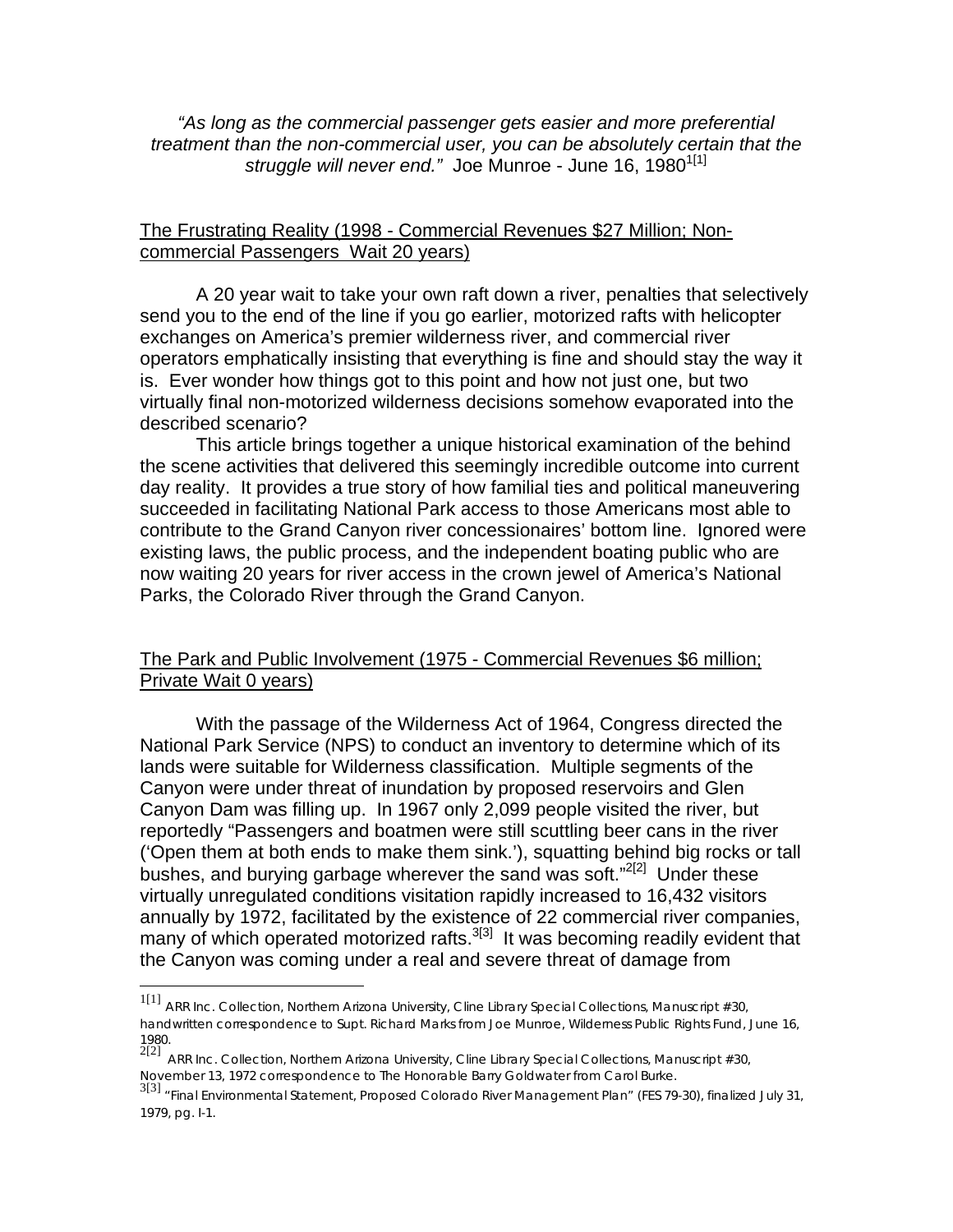### haphazard use.

 $\overline{a}$ 

 In 1970 the Grand Canyon National Park (GCNP, or the "Park") commenced it's Wilderness inventory process with the release of its *Preliminary Wilderness Study for Grand Canyon National Park, Marble Canyon National*  Monument, and Grand Canyon National Monument.<sup>4[4]</sup> In 1969 Congress had already passed the National Environmental Policy Act (NEPA) which required that significant environmental decisions must be considered with the input of those affected. Consequently, public hearings on this Wilderness issue began in May 1971 at Grand Canyon and in Phoenix, Arizona. Additionally, public comments were solicited in newspapers in Williams and Flagstaff, Arizona and in Kanab, Utah.<sup>5[5]</sup> Management of the river corridor was recognized to be an important issue during these hearings.<sup> $6[6]$ </sup> The Colorado River Outfitters Association (CROA) was established to lobby the outfitter's perspective and became an important participant in these hearings.

 After compiling the public's overall input, the Hearing Officer explicitly reported, "The desired river experience is felt to be a slow float trip in small parties." However, after recognizing that the existing NPS management directives were to allow continued use of motorized rafts, the hearing officer concluded that "The plan for continued use of motors precludes wilderness classification for the river itself." $7$ <sup>[7]</sup> As a result, the Colorado River was excluded from consideration for inclusion in the Canyon's NPS Wilderness Recommendation despite public opinion otherwise.<sup>8[8]</sup> The Wilderness Recommendation was then forwarded on September 14, 1972 to then President Nixon who officially communicated the plan to Congress on September  $21.1972.^{9[9]}$ 

 Meanwhile, the Park was continuing to be plagued with the problems caused by the River's rapidly increasing popularity. On December 5, 1972, after soliciting broad and varied public comment, the Park announced adoption of a plan to control the use of the River and the adjacent lands. This Colorado River Management Plan (CRMP) provided for the freezing of commercial user days at the existing level (89,000) and for the complete phase out of motors by 1977.

<sup>4[4]</sup> "*Draft Wilderness Management Plan*, Grand Canyon National Park", April 1998, pg. C-1.

<sup>5[5]</sup> *Revised Draft Environmental Statement, Proposed Wilderness Classification, Grand Canyon Complex, Arizona*, pg. 22, included in *Additions to the National Wilderness System*, Communication from the President to Congress, Part 5, Grand Canyon Complex, Arizona, House Document 92-357, September 21,1972.

<sup>6[6]</sup> "*Final Environmental Statement*, Proposed Colorado River Management Plan" (FES 79-30), finalized July 31, 1979, pg. IX-1.

<sup>7[7]</sup> *Wilderness Recommendation, Grand Canyon Complex, Arizona*, pg. 20, included in *Additions to the National Wilderness System*, Communication from the President to Congress, Part 5, Grand Canyon Complex, Arizona, House Document 92-357, September 21,1972. 8[8] *Wilderness Recommendation, Grand Canyon Complex, Arizona*, pg. 20, included in *Additions to the* 

*National Wilderness System*, Communication from the President to Congress, Part 5, Grand Canyon Complex, Arizona, House Document 92-357, September 21,1972.

<sup>9[9]</sup> *Additions to the National Wilderness System*, Communication from the President to Congress, Part 5, Grand Canyon Complex, Arizona, House Document 92-357, September 21,1972.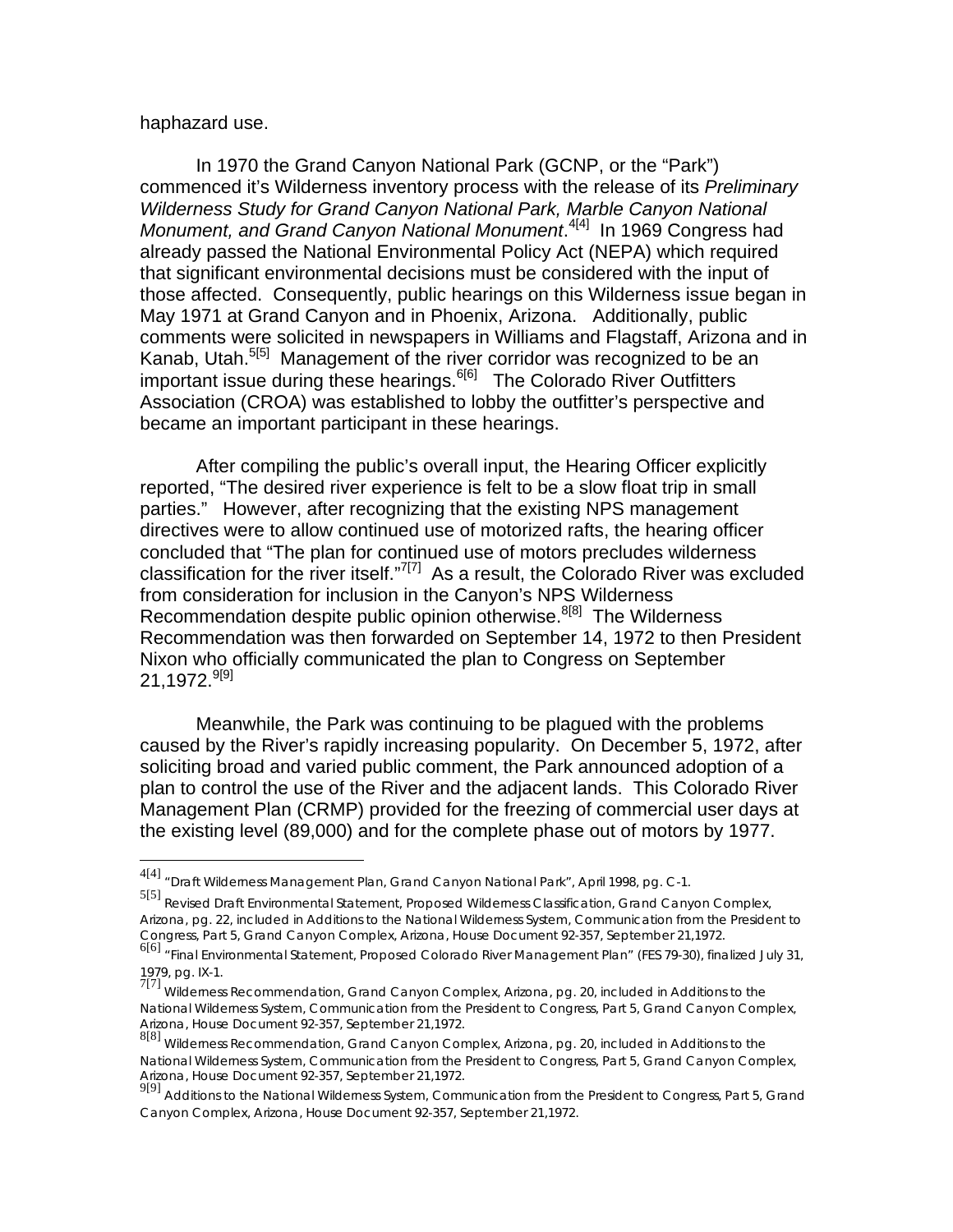This action functionally removed the basis for the prior exclusion of the river from Wilderness consideration.

On March 20, 1973 Senator Barry Goldwater (R-AZ) introduced (93) Senate Bill 1296 that provided for the enlargement of the Grand Canyon National Park.<sup>10[10]</sup> Included in this bill was a section that provided for Wilderness in the expanded Park that was consistent with the NPS and President Nixon's earlier recommendation which failed to include the river. While introducing the bill, Goldwater acknowledged the new December 5<sup>th</sup> regulations that removed motorized rafts from the River by stating, "…. I believe it is unnecessary to legislate on this (motorized rafting) matter while it is being resolved administratively."11[11] Consequently, under Goldwater's interpretation, the administrative track to phase out motorized rafts by 1977 could continue, but the river corridor would remain outside of consideration for Wilderness protection.

# Outfitters Enraged

Needless to say, the recommendation to phase over to non-motorized trips was not greeted with much enthusiasm by the solidly established motorized outfitters. One approach that was pursued by the motorized outfitters was to oppose the NPS decision on the legal front. Western River Expeditions itself brought a suit in Salt lake City, Utah against the Park Service alleging the decision to eliminate motors was "arbitrary" and that no data had been acquired to support the decision.<sup>12[12]</sup>

Although he generally supported the Western lawsuit, Fred Burke, owner/operator of Arizona River Runners, a motorized outfitter then located at Marble Canyon, took on a political tact in dealing with the motor controversy. Burke had been fighting Canyon Wilderness designation individually, as President of Arizona River Runners, and with the Colorado River Outfitters Association (CROA). Besides political experience derived directly from river issues, Burke had developed significant additional experience by running for a seat on the Arizona state legislature. At that time U.S. Congressman Sam Steiger (R-AZ) was one of the most prominent supporters of Bridge Canyon Dam, a project that, if implemented, would have put almost a third of the Canyon's river miles under a water.<sup>13[13]</sup> Burke and Steiger each saw any Wilderness designation of the Canyon, and especially the river itself as their mutual enemy. Consequently, they became good friends.

In the course of Burke's unsuccessful November 1972 attempt at a seat in

<sup>10[10]</sup> See (93) S. 1296 discussions Subcommittee on Parks and Recreation, Committee on Interior and Insular Affairs, June 20, 1973. 11[11] *Congressional Record*, March 20, 1973, pg. 8691, col. 3.

<sup>12[12]</sup> Western River Expeditions, Inc., et al, versus Roger C. B. Morton, et al.

<sup>13[13]</sup> See House Report 93-1374, 9/25/74, pg. 4.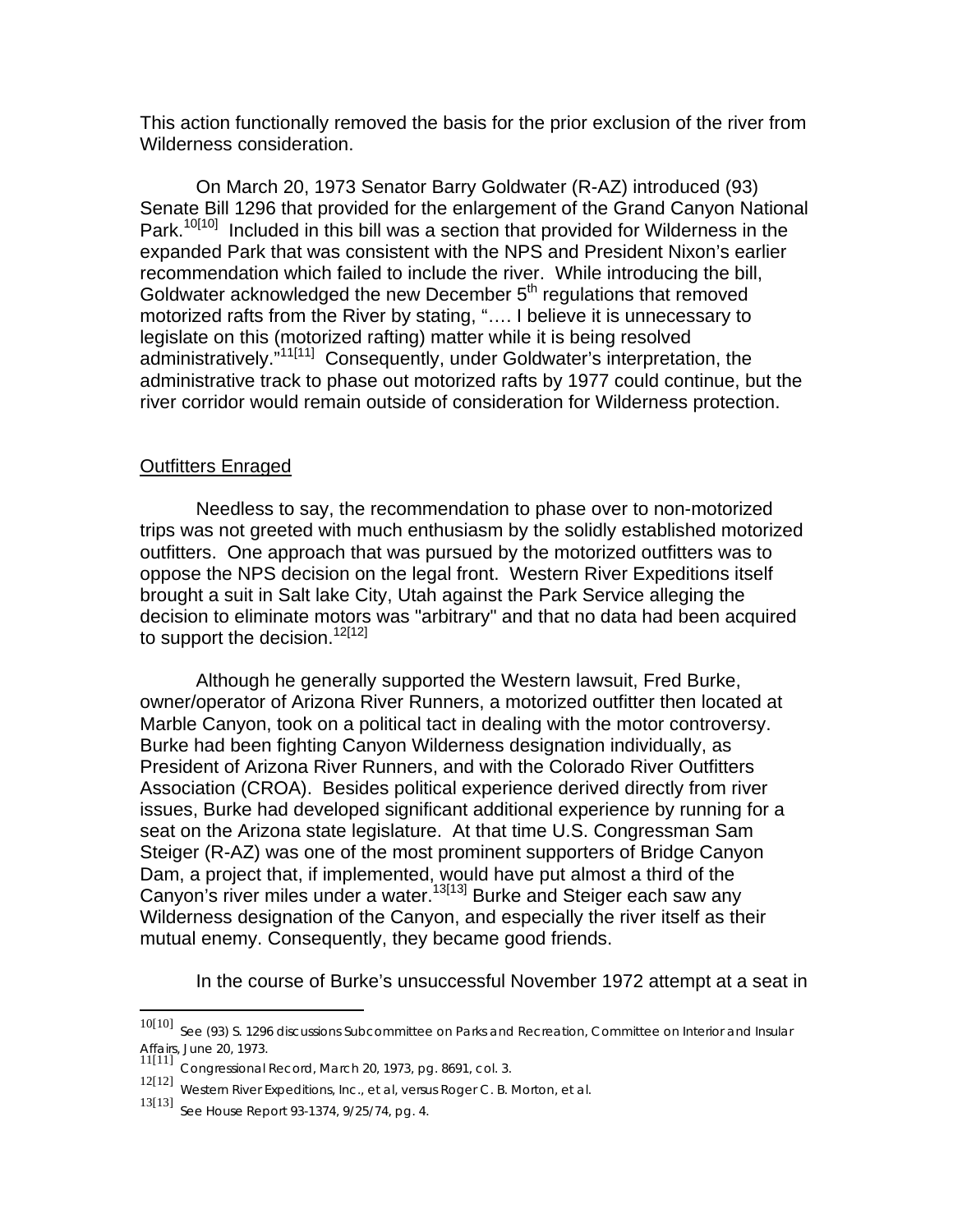the Arizona State Senate, Barry Goldwater had helped Burke, a fellow Republican, with his commercial campaign spots.14[14] Once Burke became aware of Goldwater's bill and his statements in Congress, he contacted Goldwater imploring him to listen to his perspective and those of fellow outfitter Jerry Sanderson and Gay Staveley, the owner/operator of Canyoneers, a completely motorized rafting company located in Flagstaff. Fred requested Goldwater change the wording of his bill to provide for the ongoing use of both motors and oars. He went on to claim that he was opposed to fast trips and that "There is no monetary gain under my plan if motors were left on."<sup>15[15]</sup>

## NPS Wants River As "Potential Wilderness"

 When hearings on Goldwater's S. 1296 commenced on June 20, 1973, both the Interior Secretary and NPS, the originators of the 1972 Wilderness Recommendation, jointly requested the river corridor itself now be included as an additional 4500 acres of "Potential Wilderness" since motorized rafts were now officially being phased out.<sup>16[16]</sup> NPS Director Ronald Walker stated during the hearings that these new provisions were necessary because the NPS had been allowed "no input" into Goldwater's bill.<sup>17[17]</sup>

 Upon hearing the NPS proposal to include the river, the Utah Congressional delegation, which had numerous river company interests at stake, immediately blasted the Park Service for their proposition to phase out motors. Utah Congressman Gunn McKay said that the presence of motors did not shatter the sanctity of a wilderness experience and that the noise they created was only a "technical problem" that would be solved in the future. He also inferred that motors were necessary to safely navigate the difficult rapids and that the larger size motorized rafts provide for the removal of human waste and trash that would otherwise be left on the beaches.<sup>18[18]</sup>

 Utah Senator Frank Moss joined the attack on the NPS proposal stating that the absence of motorized trips would effectively remove access to both children and the elderly. Sen. Moss repeated Gunn's accusation that small boats are less safe and promote garbage. Moss discounted NPS Regional Director Howard Chapman's report that a recent hearing in the Salt Lake Western suit had disclosed that motorized river craft produce significant numbers of injuries, especially from the propeller. Although active at the time, this suit against the Park's decision to eliminate motorized rafts would eventually be dismissed.

 $14[14]$ ARR Inc. Collection, Northern Arizona University, Cline Library Special Collections, Manuscript #30, November 13, 1972 correspondence to The Honorable Barry Goldwater from Carol Burke.

<sup>15[15]</sup> ARR Inc. Collection, Northern Arizona University, Cline Library Special Collections, Manuscript #30, April 4, 1973 correspondence to The Honorable Barry Goldwater from Fred Burke, President, Arizona River Runners.<br><sup>16[16]</sup> U.S. Senate Subcommittee on Parks and Recreation, 6/20/73.

<sup>17[17]</sup> U.S. Senate Subcommittee on Parks and Recreation, 6/20/73, pg. 53.

<sup>18[18]</sup> U.S. Senate Subcommittee on Parks and Recreation, 6/20/73, pp. 30-1.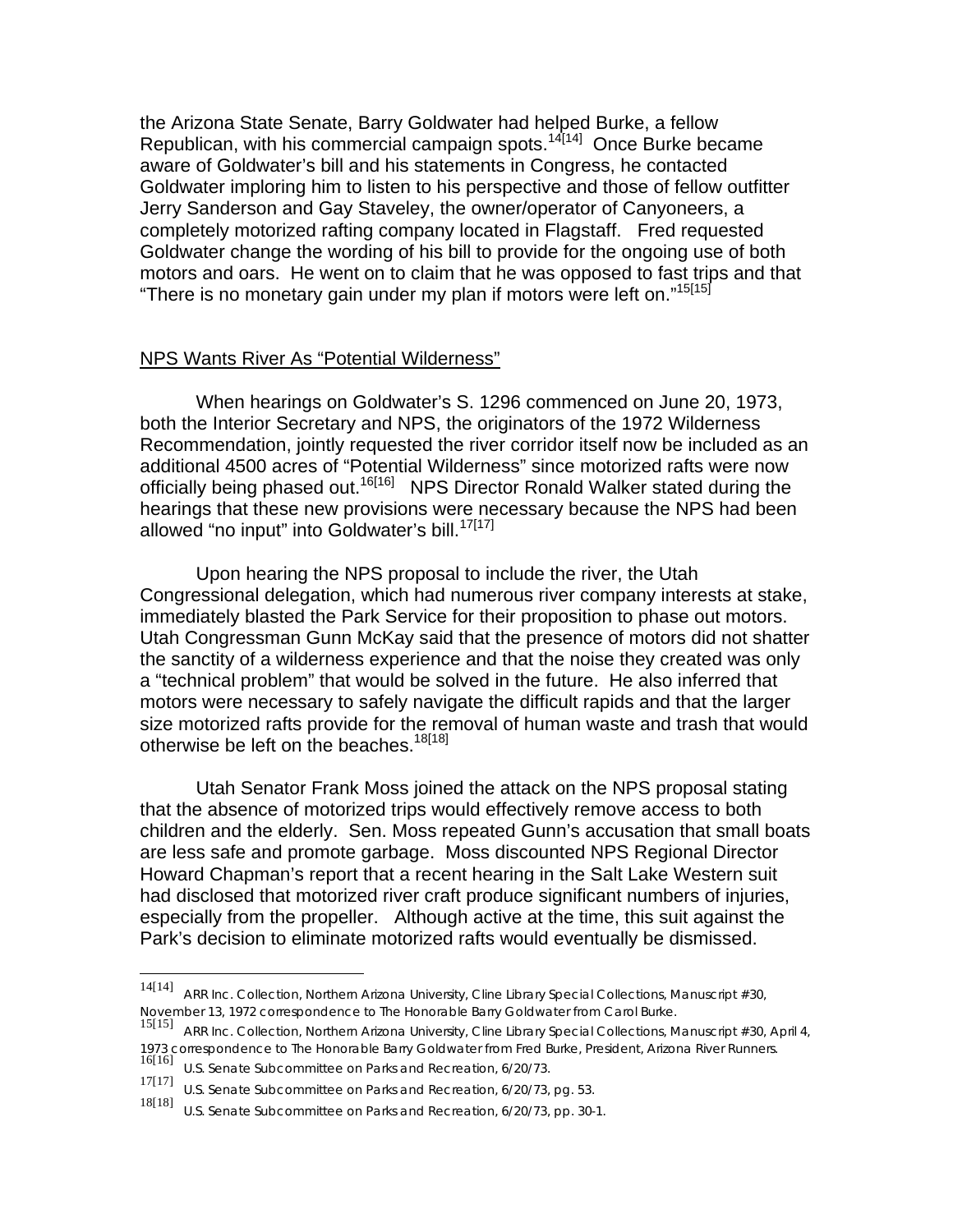Chapman continued by explaining to Moss that the NPS was trying to manage a total system and in the Canyon and their objective was to provide an experience different from the numerous motorized options available on other rivers. If people wanted a motorized experience, they had available many options elsewhere.

 Moss appeared to gain the upper hand in the argument when he discovered that Park action was based only on unscientific observations and that no formal studies had been undertaken to justify the elimination of motors or a reduction of use. Citing this administrative deficiency, Moss proposed that both motors and user days be maintained at current use levels until sufficient scientific studies were completed sometime in the future.<sup>19[19]</sup>

 Due to the controversy it had generated with the Utah delegation, by the time the Committee Report for S 1296 was filed on September 21, 1973, the wilderness provision of Goldwater's bill had been completely dropped. At least in part due to this controversy and in part due to the still pending Western lawsuit, implementation of the CRMP became sufficiently delayed that on October 31, 1973 NPS Regional Director Howard Chapman announced deferment of the decision to eliminate motors. Current use and allocations would be maintained until newly commissioned studies on the impact of motor use levels were complete.

### Restarting the Public Process

 Since the Grand Canyon Enlargement Act's Wilderness component had been dropped, a provision was added that called for the Secretary of the Interior to report within two years all areas suitable for preservation as Wilderness.<sup>20[20]</sup> Once the Grand Canyon Enlargement Act finally became law in 1975, an exhaustive public input process commenced in an effort to determine the public's feelings regarding Wilderness status for the Canyon. A series of meetings were held in September and October of 1975<sup>21[21]</sup>.

 In July of 1976, following the release of the *Preliminary Wilderness Proposal (DES 76-28)*, an additional series of meetings were held in St. George, Utah and in Flagstaff, Grand Canyon, and Phoenix, Arizona. Comments were acquired from a total of 23 Federal agencies, 17 state agencies, 3 Indian tribes, 39 organizations, 24 companies, and 501 individuals. <sup>22[22]</sup> The five-year series of meetings consistently showed public sentiment strongly favored Wilderness designation for the Canyon below the rim and for the river itself, including the

<sup>19[19]</sup> 19[19] U.S. Senate Subcommittee on Parks and Recreation, 6/20/73, pp. 47-53.

<sup>20[20]</sup> See House Report 93-1374, 9/25/74, pp. 35-6.

<sup>21[21]</sup> "Final Environmental Statement, Proposed Colorado River Management Plan" (FES 79-30), finalized July 31, 1979, pg. IX-1.

<sup>22[22] &</sup>quot; Draft Wilderness Management Plan, Grand Canyon National Park," April 1998, pg. C-2.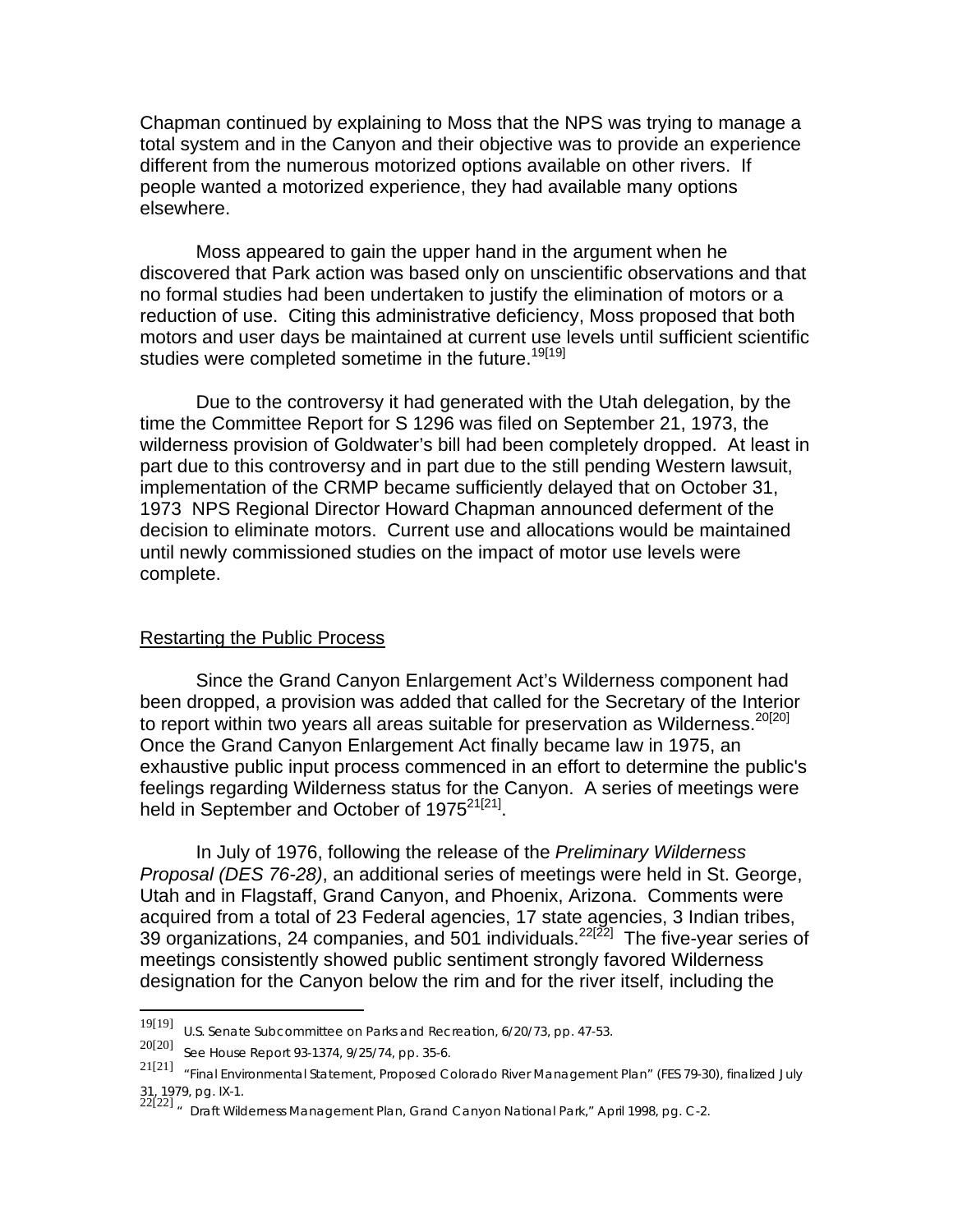elimination of motorized river travel<sup>23[23]</sup>.

 The conclusion of the wilderness study process resulted in the February 1977 *Final Wilderness Recommendation* that was signed by the NPS Director and called for immediate Wilderness designation of over one million acres within the Canyon, including the river corridor. Instead of promptly forwarding this now fully approved Recommendation to then President Carter, the NPS Legislative Counsel effectively stalled its Congressional approval by recommending that it be held until completion of the Colorado River Management Plan (CRMP).<sup>24[24]</sup> Instead of using the approved *Final Wilderness Recommendation* as the driving force for setting management policies for the river, its presentation to the President was instead postponed until the final outcome of the CRMP became known and compatible. As you will find, this critical two-year delay based on somewhat questionable reasoning at least partially contributed to altering the environment on the river for well over 20 years into the future.

 The 1975 Enlargement Act also had a direct effect on the CRMP itself. Indexed off the Wilderness pre-planning meetings held in the Fall of 1975, six river management workshops were held in March of 1976 in Phoenix, Los Angeles, San Francisco, Salt Lake City, and Denver, as well as at the Grand Canyon. Comments of 365 participants and over 100 organizations were acquired, including those of the Hualapai Tribe, the Sierra Club, Western River Guides, and independent river runners from across the country.<sup>25[25]</sup> As a result, in January of 1978 the *Draft Environmental Statement - Proposed Colorado River Management Plan* was released for public consideration.

 In February of the same year, six more public meetings were held in the same cities and in March an additional meeting was held in Washington D.C. In all, 2,716 comments were received with 1476 respondents, or 54% favoring the elimination of motorized trips.<sup>26[26]</sup> It is notable that only four people expressed opposition to Wilderness designation for the river corridor.<sup>27[27]</sup>

 In July of 1979 the final Environmental Impact Statement (EIS) which provided for the phase out of motor powered trips over a five-year period was released. Some of the specific conclusions of the plan were that the transition to all oar powered trips would cause no significant increase in trip costs, that oar powered trips were recognized to be a better buy for consumers, that commercial guides would benefit from a longer commercial running season and increased

<sup>23[23]</sup> 23[23] *Final Environmental Statement FES 79-30 – Proposed Colorado River Management Plan*, July 31, 1979, pg. IX-1.<br><sup>24[24]</sup> " Draft Wilderness Management Plan, Grand Canyon National Park", April 1998, pg. C-2.

<sup>25[25]</sup> *Final Environmental Statement FES 79-30 – Proposed Colorado River Management Plan*, July 31, 1979, pg. IX-1.<br><sup>26[26]</sup> " Final Environmental Statement, Proposed Colorado River Management Plan" (FES 79-30), finalized July

<sup>31, 1979,</sup> pg. IX-7,8.

<sup>27[27]</sup> " Final Environmental Statement, Proposed Colorado River Management Plan" (FES 79-30), finalized July 31, 1979, pg. IX-12.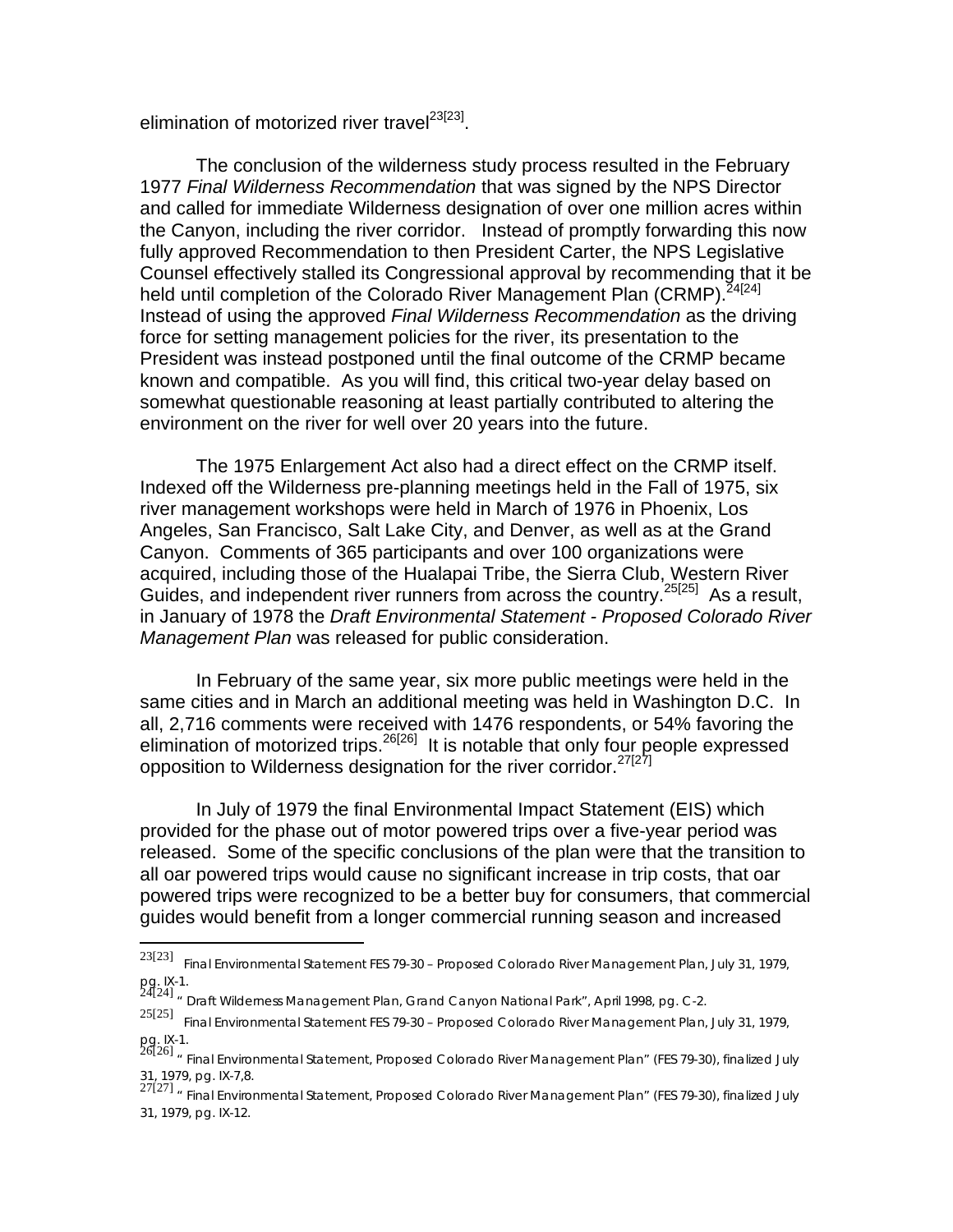guide to passenger ratios, and that there would be no significant impact on the local or regional economies.<sup>28[28]</sup>

One of the primary features of the ensuing *1980 Colorado River Management Plan* was to limit river use by the number of launches, rather than by user days as in the past. This approach was intended to minimize the on-river congestion and inter-group contact problems produced by the user day system and unlimited launches. The 497 commercial launches of 1979 were thus reduced to 443 launches while the 89,000 commercial user days of 1979 were increased to 115,500. Total commercial passengers would remain at approximately 11,500 per year. This action was intended to both reduce congestion and accommodate the longer duration oar-powered trips, while delivering an increased "economic base" to smaller concessionaires.<sup>29[29]</sup>

Of particular interest was a statement by the Park that the 70% commercial/30% non-commercial user day allocation ratio presented in the 1980 plan was only an estimate and would need to be adjusted in the future. More specifically, the 1980 CRMP states: "The allocation ratio is, because of the above factors, a best estimate based on the experience and interpretation of the above data. This ratio will be reviewed and adjusted as more reliable information becomes available."<sup>30[30]</sup> From this statement it is readily apparent that, at the time, the Park wanted to avoid situations like the present where some Americans are being required to wait 20 years while others freely access the River almost on demand.

 The *1980 Colorado River Management Plan* implementing the provisions of the final EIS was signed on December 20, 1979 by Park Superintendent Merle Stitt, NPS Western Regional Director Howard Chapman, and NPS Director William J. Whalen. This action commenced what should have been a five-year process of slowly eliminating motorized raft trips from the Canyon by the end of December, 1984.

### Dam & Motors Anyone? (1979)

In 1979 in an effort to expand their clout with Congress, Fred Burke and Gaylord Staveley, together, reincarnated the earlier CROA into what was now called PROA, the Professional River Outfitters Association, (*not to be confused with the contemporary PRO, Professional River Outfitters, a private trip outfitting and equipment company*, ed.) chaired by Staveley. PROA purported to present a unified voice for the river outfitters who had historically been factional on a variety of issues.

<sup>28[28]</sup> *Final Environmental Statement FES 79-30 – Proposed Colorado River Management Plan*, July 31, 1979, pg. III-23.

<sup>29[29]</sup> *Colorado River Management Plan, Grand Canyon National Park, 1980*, see pp. 15-21.

<sup>30[30]</sup> *Colorado River Management Plan, Grand Canyon National Park, 1980*, p. 21.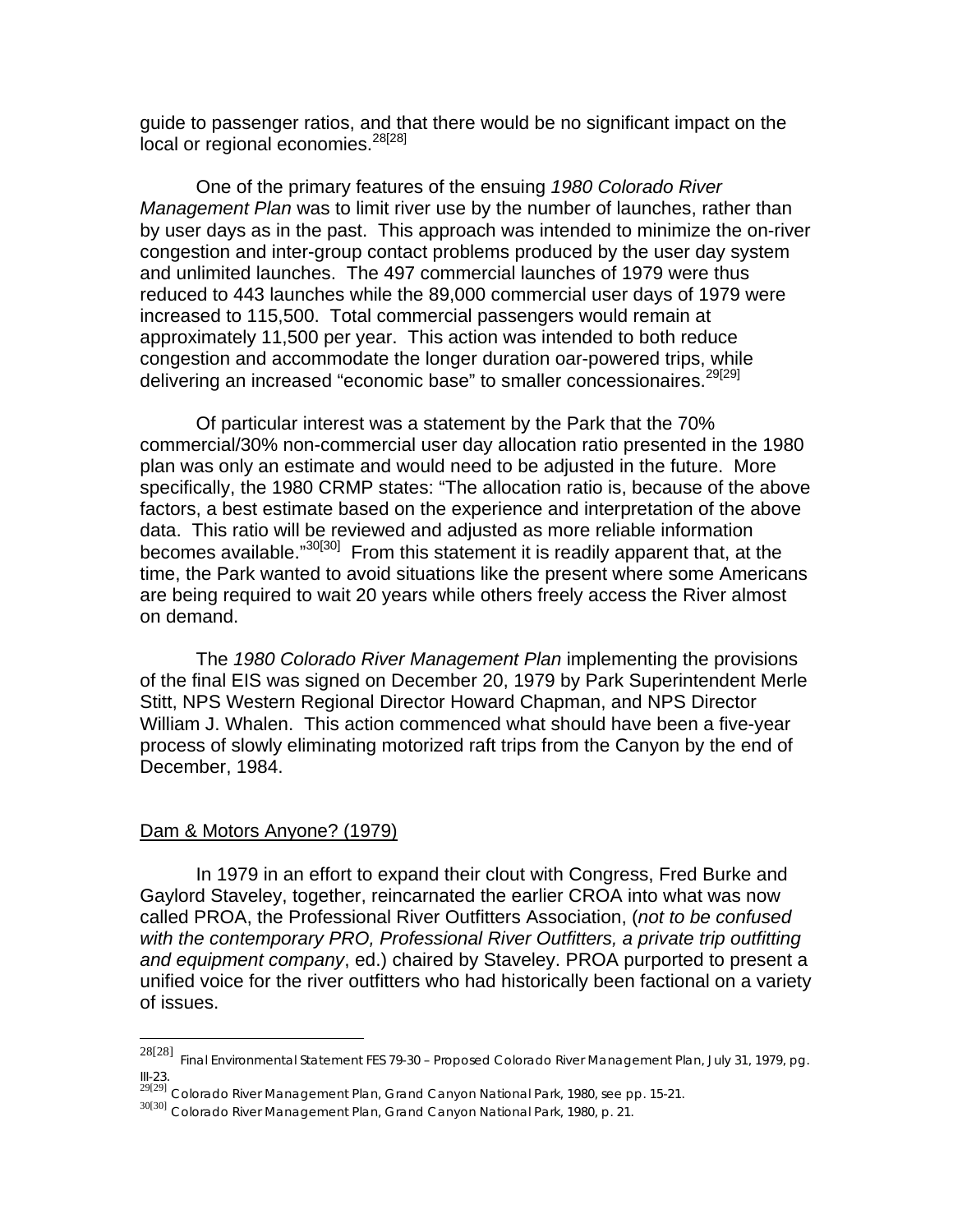Second term Congressman Robert Lee "Bob" Stump (R-AZ) had taken up the cause of Grand Canyon dam building from the efforts of his predecessor Sam Steiger. Stump, a Phoenix area farmer wanted more water for valley farming. Stump introduced a bill in March 1979, which, if passed, would have eliminated the motors vs. oars question, and possibly that of Wilderness altogether. Stump's proposal, House Bill *(96) H.R. 3034,* was to license construction of Hualapai Dam (also known as Bridge Canyon Dam) and would have cut a third of the river miles under dispute by drowning them under a proposed reservoir. Steiger had unsuccessfully sponsored a similar effort during 1975 with his introduction of (94) H.R. 6745. Stump had futilely attempted to revive Steiger's project during his first term as (95) H.R. 6906, and would again during in his third term as (97) H.R. 3167. To this day Stump reportedly continues to support construction of Bridge Canyon dam.<sup>31[31]</sup>

Despite his ongoing efforts to drown the Canyon, the outfitters turned to Stump after the July 1979 release of the final CRMP EIS. Paying no attention to nearly a decade of NPS gathered public input urging the elimination of motorized trips, Stump fully subscribed to the outfitters position. In October of 1979, Stump introduced a bill to prohibit the Park Service from reducing the number of commercialized motorized trip user days to less than 1978 levels (96 H.R. 5712 - Oct 25, 79). The bill was officially summarized as follows:

"*Prohibits the United States Park Service, for any calendar year beginning after the date of enactment of this Act, from reducing the number of user days of commercial motorized water craft travel permitted on the Colorado River in the Grand Canyon National Park to less than the number of such days permitted during calendar year 1978."* 

Stump's bill was referred to the House Committee on Interior and Insular Affairs, then chaired by the late Mo Udall (D -AZ), where it never received a hearing and was allowed to die. No public review or discussion of the bill's provisions was ever held. Despite the fact that Stump's proposals for both motors and the dam had floundered in committee, the foundation was being laid for both the elimination of Wilderness management and the generation of the 20 year wait that non-commercial Canyon rafters now face.

## Enter James Watt, the Mountain States Legal Foundation, and Beer (1980)

Burke, Staveley, and PROA were not content to limit their efforts to throw out the NPS Wilderness recommendations only to Stump's obscure and poorly

<sup>31[31]</sup> *Author's conversation with Stump's chief aide Lisa Jackson in March of 1998 affirmed that Stump still adheres to the belief that Bridge Canyon Dam remains a good idea for the Grand Canyon, even in light of the late Barry Goldwater's expressed regret for voting for Glen Canyon dam.*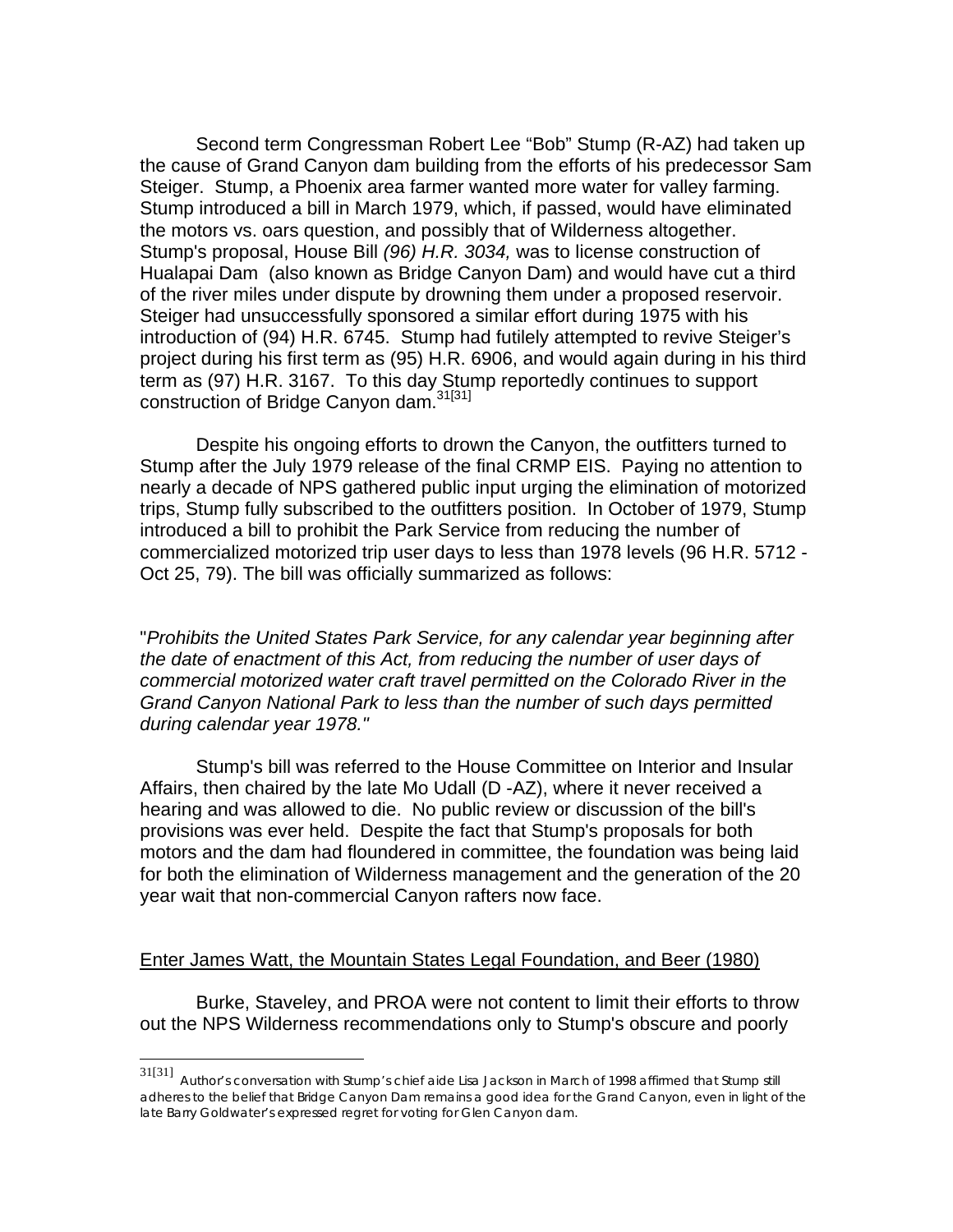received bill. Staveley and Burke soon turned to the Mountain States Legal Foundation (MSLF).

The MSLF was established by and has been continuously funded by Adolph Coors, the famous western beer magnate. At that time, the fledging organization's chief legal officer and President was James Watt, an outspoken fellow who would later become Secretary of the Interior under the yet to be elected Ronald Reagan. James Watt, a Wyoming native, joined the U.S. Chamber of Commerce in 1966 where he directed the natural resources section.<sup>32[32]</sup> He began his federal career in 1969, appointed by President Nixon to the Interior Department as Deputy Assistant Secretary for Water and Power Resources. In 1972 he became Director of the Bureau of Outdoor Recreation. At that time he spoke of that job, "*I am a manager by profession. I could be managing widgets. I happen just now to be managing recreation.*"<sup>33[33]</sup> In 1975 Watt became vice chairman of the Federal Power Commission until he resigned in 1977 when the Democratic Carter administration made him a *persona nongratis*. In July of 1977, Watt became President and Chief Legal Officer of the Mountain States Legal Foundation (MSLF).

 On March 27, 1980, the MSLF, still headed by Watt, filed suit on behalf of Canyoneers, Arizona River Runners, Hatch River Expeditions, and other motorized outfitters against NPS Director William J. Whalen in an effort to halt the elimination of motorized raft trips (MSLF vs. Whalen, et al).  $34[34]$  Assisting PROA, Staveley, Burke, and the Mountain States Legal Foundation was a lawyer by the name of Jon Kyl, who at that time worked for the Phoenix law firm Jennings, Strouss & Salmon.<sup>35[35]</sup> Unknown to anyone at that time, Jon Kyl would be elected in 1986 to his first of four terms in the U.S. House of Representatives and, in 1994, would become the freshman and current Republican U.S. Senator from Arizona.

# Park Politically Pressure Cooked 1980 - Industry Gross \$7 Million Private Wait 6 Years

Consistent with their expanded political efforts, PROA and the outfitters persistently complained to the Arizona Congressional delegation about the provisions of the 1980 plan. These political efforts first became publicly evident during an Interior Appropriations hearing in May of 1980. At that time Senator Dennis DeConcini (D-AZ) acknowledged that he had received "complaints" about the 1980 CRMP plan during a meeting between the Park Service and outfitters in his Washington office.

<sup>32[32]</sup> *Congressional Quarterly*, 12/27/80, pg. 3649.

<sup>33[33]</sup> *National Parks*, September/October 1982, p 15.

<sup>34[34]</sup> U.S. Court, Arizona District (Phoenix), Case: 2:CV-80-233PHX CLH, opened 03/27/80, closed 07/16/81.

<sup>35[35]</sup> See Kyl biography entry present on personal Senate web site 2/26/99: "Lawyer with Jennings, Strouss & Salmon in Phoenix, Arizona 1966-1986."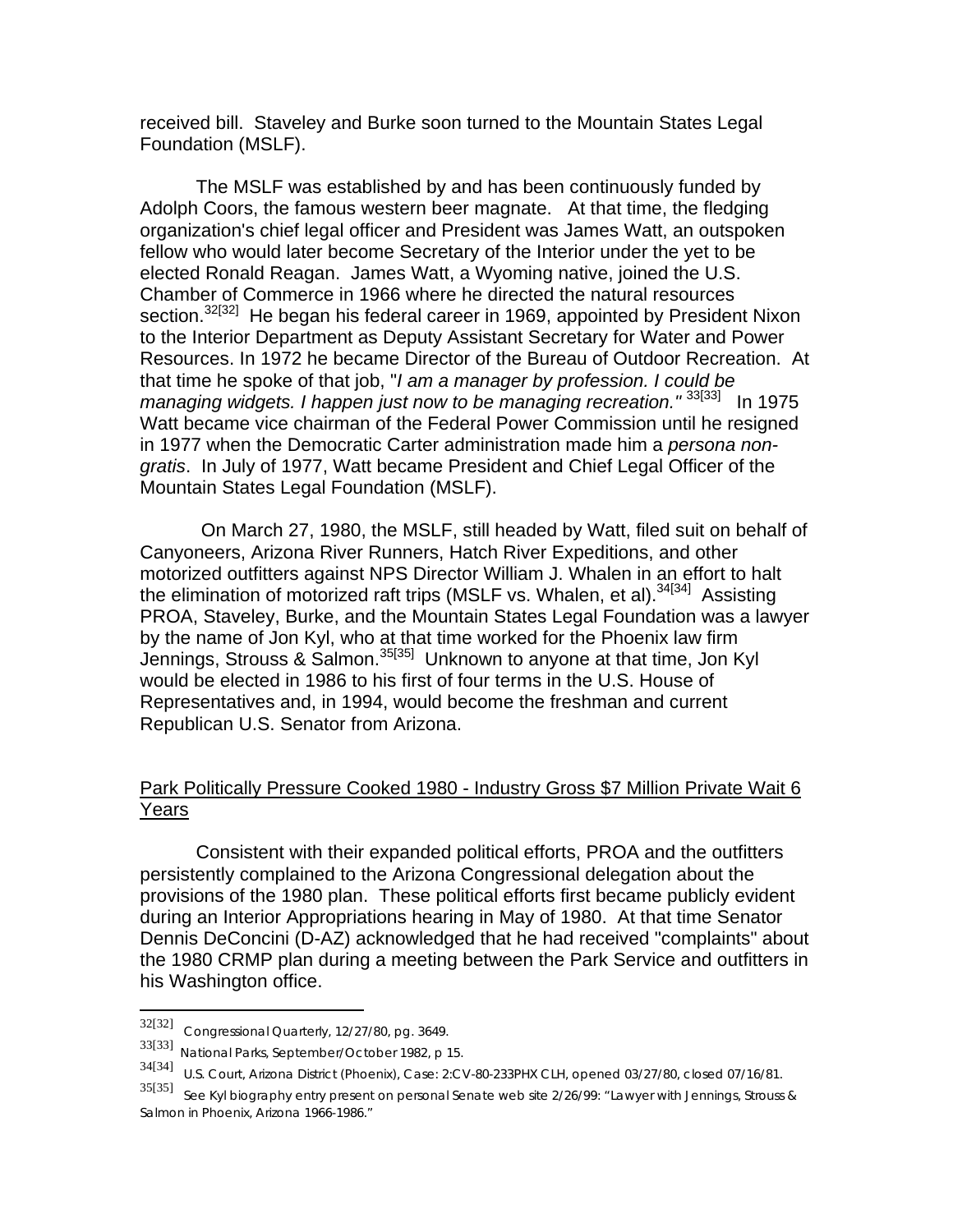At the request of Senator DeConcini, the Park granted the outfitters a meeting on June 5, 1980 allowing them an opportunity to suggest adjustments to the 1980 river plan. The Park emphasized no direct discussion of the decision to phase out motors would be allowed. Without any doubt, the efforts of the PROA consortium were starting to get results.

Staveley , Burke, and their wives attended the meeting along with Park officials and representatives from the offices of Senators DeConcini and Goldwater, and Congressmen Stump, Rhodes (R-AZ), and Rudd (R-AZ). The subject matter primarily focused around determining the number of passengers accommodated in 1979 (11,665) and then giving motorized companies additional passengers to offset potential profit losses from their conversion to rowing. This provided for an annual "economic increase" of 1400 additional passengers, a 12% increase to the motorized outfitters over 1979 levels. Since the new rowing trips were inherently longer, this would effectively deliver well over 15,000 new user days and annually millions of dollars of new revenues to the motor companies. At the same time non-motorized outfitters consequently would receive less market share and non-commercial users would continue to increase their wait. Staveley later, in a press release, would describe the meeting simply as "very solid and productive" and that it resolved the scheduling issues related to the phase out of motors.<sup>36[36]</sup>

A summary of the meeting was sent by the NPS to all river concessionaires that did not attend the meeting and to others who would be affected by modifications to the 1980 plan. After receiving extensive responses from other outfitters and interested parties, Regional Director Howard Chapman reported to Gaylord Staveley in an August 13, 1980 letter that at least a third of the river concessionaires disagreed with the Staveley and Burke's proposed modifications to the 1980 plan. Chapman also informed Staveley that, according to the Department of Interior Solicitor's (administrative law) Office, any implementation of their suggestions without a full public review would violate the provisions of the National Environmental Policy Act. Effectively, Chapman, with the concurrence of Interior Secretary Cecil Andrus, was rejecting the provisions of the June  $5<sup>th</sup>$  meeting and upheld continuation of the 1980 CRMP and its provision to eliminate motors.

Staveley , stung by the Regional Director's rebuke, wrote to Stump on August 19<sup>th</sup> stating that all the arguments provided by the "*ecopeople*" who disagreed with him were generated by the Park. He suggested that his *"opponents"* were being manipulated and *"… they are just saying what they are told to say."* He went on to claim *"untrue and unreal"* comments and "lies*"* were being delivered by his opponents. Staveley charged as false the argument that increasing concessionaire allocations would in any way diminish opportunities for

<sup>&</sup>lt;sup>36[36]</sup> ARR Inc. Collection, Northern Arizona University, Cline Library Special Collections, Manuscript #30, PROA Press Release dated June 6, 1980.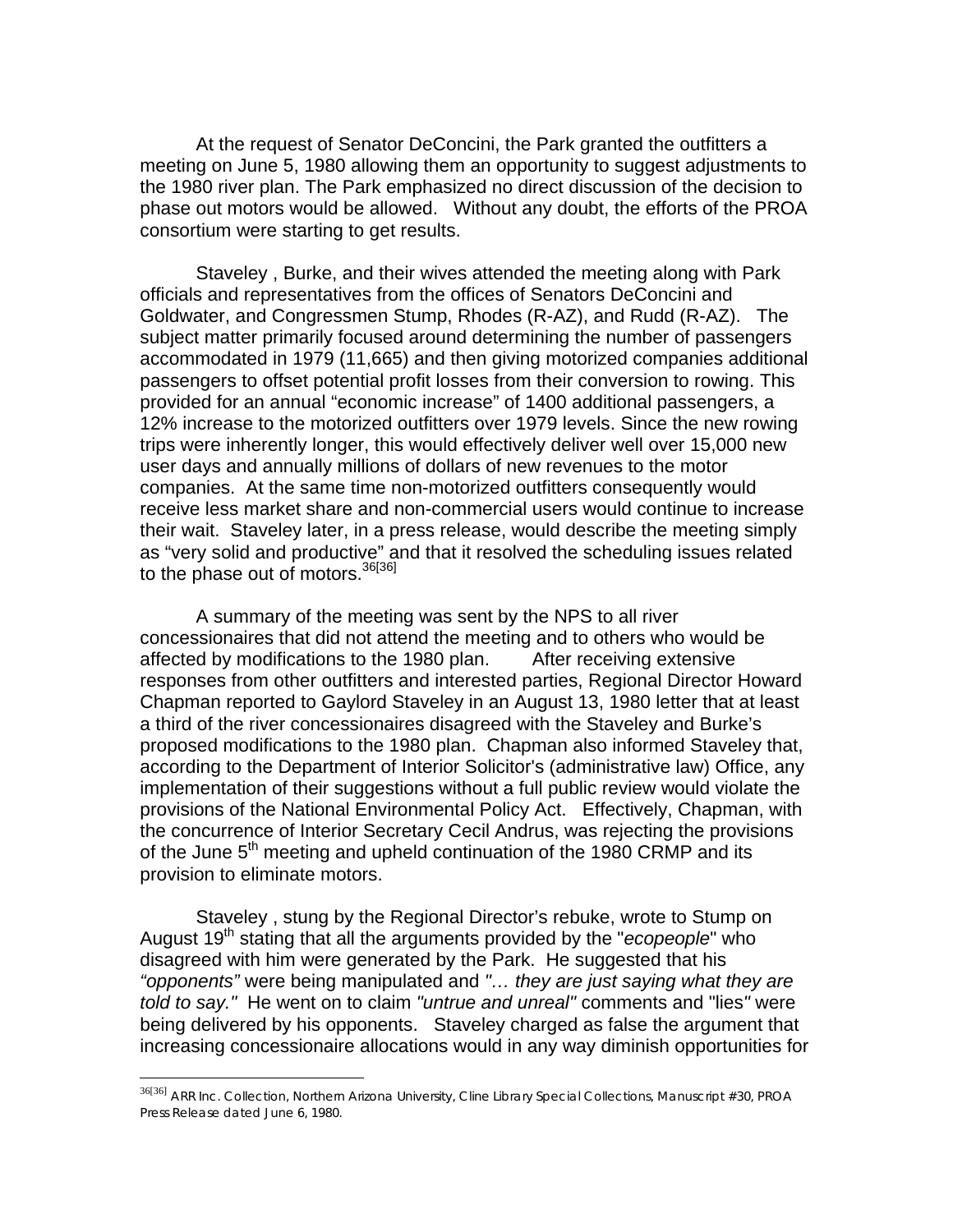private, non-commercial boating. He described the argument as: *"The lie that private (non-concessionaire) use is threatened by giving concessionaires the 1979 passenger levels."* 37[37] In a subsequent letter dated August 21, 1980 to NPS Western Regional Director Chapman, Staveley continued attacking the *"fabrications" of those in the "ecobizness"(sic).*

## **Just a Concerned Taxpayer**

 After PROA's embarrassing summer defeat, it became apparent that a new approach would be needed. Congressman Eldon Rudd (R-AZ) had already requested details on GCNP river expenditures from then Acting NPS Director Ira Hutchison. Rudd, in an August 29 letter to C . J. Ross, forwarded Hutchison's August 19, 1980 response and invited the outfitters to any input they deemed appropriate.<sup>38[38]</sup> One person responding to Rudd's expenditure inquiries was Pamela Manning, then Executive Vice President for Burke's Arizona River Runners business. Without disclosing her affiliation with ARR, Manning alleged that the GCNP had significantly increased their operational costs by hiring five permanent river staff and an extra patrol crew to accommodate the new management plan. She further alleged that the Park had incurred significant expense and "bureaucratic waste" in purchasing a trailer to accommodate the non-commercial permittees. Manning went on to state that one motorized patrol crew could perform as much work as two oar crews, and inferred that oar trips were popular with Park personnel simply because they had to do less work.<sup>39[39]</sup> Manning concluded by stating that she was concerned about the waste of tax dollars, and that did not wish her name to be attached to the letter's contents since she was known in the river community.

 Rudd responded to Manning with a letter stating he was confident that Bob Stump's previously ignored proposed legislation would be reintroduced to combat "the unfair CRMP" and thereby protect the rights of river runners.<sup>40[40]</sup> That same day Rudd sent another letter to Hutchison paraphrasing Manning's allegations of misuse of funds and demanded a detailed budget for the GCNP River Management Unit. Hutchison compiled the requested information and, in his November 28, 1980 response, explained to Rudd that the trailer under dispute was surplus property given to the GCNP by Glen Canyon National Recreation Area, and that permanent GCNP river personnel had increased not

<sup>37[37]</sup> ARR Inc. Collection, Northern Arizona University, Cline Library Special Collections, Manuscript #30, August 19, 1980 correspondence to Bob Stump from Professional River Outfitters Association, signed by Gaylord l. Staveley.

<sup>38[38]&</sup>lt;br>ARR Inc. Collection, Northern Arizona University, Cline Library Special Collections, Manuscript #30, August 29, 1980 correspondence to Miss C. J. Ross from Eldon Rudd, Member of Congress, signed by Eldon Rudd.

<sup>23, 1300</sup> Concepcinacies to the Creminal University, Cline Library Special Collections, Manuscript #30,<br>39[39] ARR Inc. Collection, Northern Arizona University, Cline Library Special Collections, Manuscript #30,<br>October 16,

October 16, 1980 correspondence to Eldon Rudd from Pamela Manning, signed and Anning. Annunctive Manniscript #30,<br>ARR Inc. Collection, Northern Arizona University, Cline Library Special Collections, Manuscript #30, October 20, 1980 correspondence to Pamela Manning from Eldon Rudd, Member of Congress, signed by Eldon Rudd.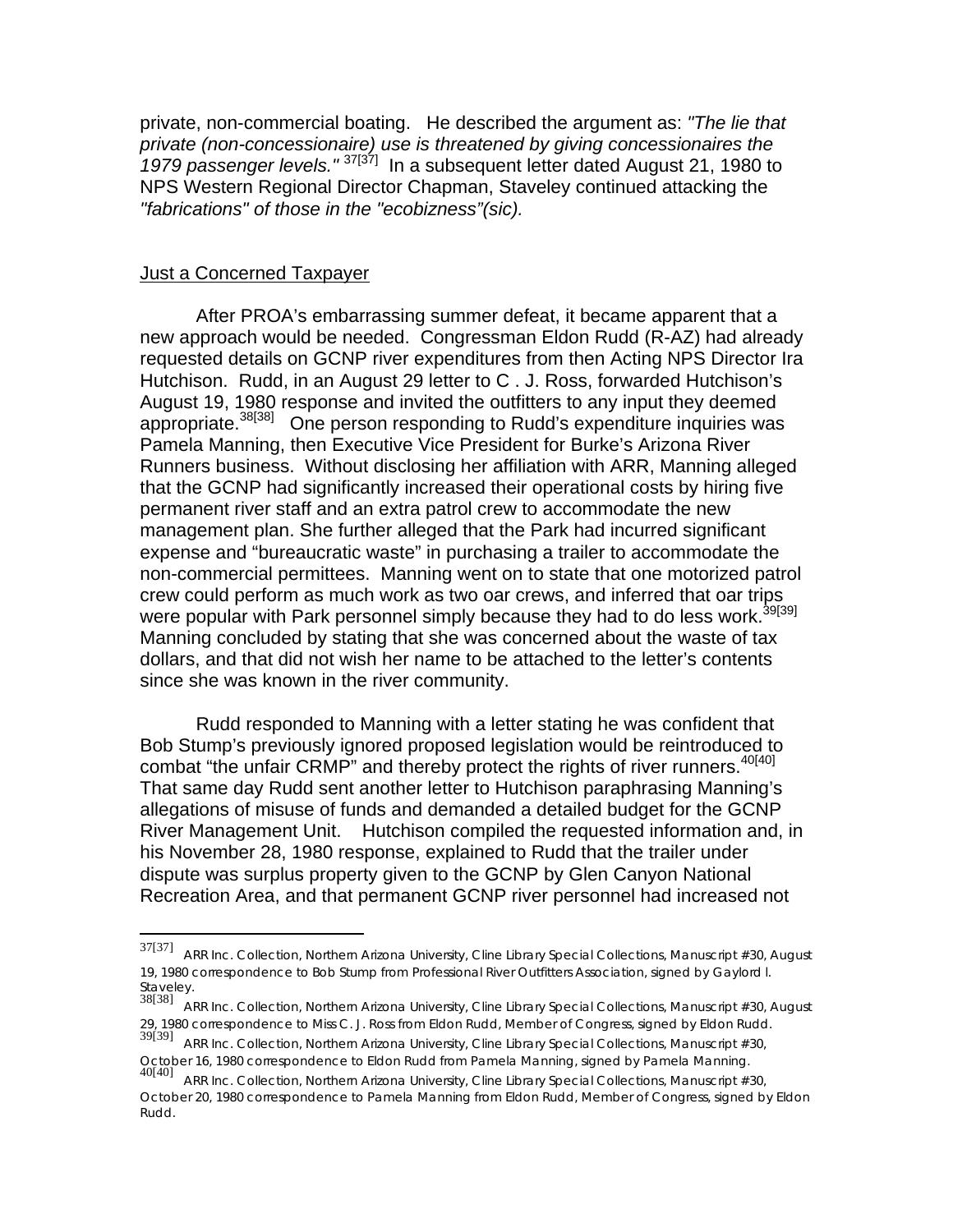by the alleged five, but only by a single person since 1973. $41[41]$  Although the information previously provided to the Congressman by Manning was proven to be incorrect, by the end of November it really didn't matter; something else had already happened that would change the whole river horizon for decades to come.

# The Hatch (River Expeditions) Amendment

 In 1980 first term Senator Orrin Hatch (R-Utah) was in his fourth year in office. Orrin is the great grandson of Jeremiah Hatch, the founder of Vernal, Utah. Orrin's father, Jesse, was cousin to Bus Hatch, the founder of Hatch River Expeditions, who was also a grandson of Jeremiah. Bus' son Ted Hatch, like Orrin, was a great grandson of Jeremiah. Ted was then, and currently still is the owner of Hatch River Expeditions, the oldest and, at that time, the largest motorized raft company in the Grand Canyon. Hatch maintains a warehouse in Marble Canyon where ARR was located at the time.

 Fred and Carol Burke along with Pam Manning telegraphed Senator Hatch on November 4, 1980 stating that motor elimination would deliver a negative economic impact on Southern Utah and Northern Arizona. They also stated, "We urgently support your amendment to the Appropriation bill."<sup>42[42]</sup> Bv this communication, it was now evident that the outfitters were very aware that Hatch was preparing to introduce legislation in their behalf.

 On Nov. 14, 1980, Sen. Orrin Hatch hastily introduced from the Senate floor Amendment *SU175* to the 1981 Interior Appropriations Bill *(96 H.R. 7724)*. This Interior Appropriations Bill provided the crucial annual funding necessary to maintain the operations of the Department of the Interior for the fiscal year ending September 30, 1981. It was common knowledge to the Senate that any appropriations amendment would be effective only for the single year the bill provided funds to run the Department of Interior.

 SU175, which would later became known as the "Hatch Amendment ," was first considered by the Senate on the Friday just prior to its Tuesday, November 17th final approval. Neither the amendment nor its content ever received public review, even in the form of a committee hearing. The Amendment was cosponsored by Senator Barry Goldwater (R-AZ) and Jake Garn  $(R$ -UT)<sup>43[43]</sup> and consisted of the following words:

# *(a) None of the funds appropriated in this Act shall be used for the*

 $\overline{a}$ 

<sup>41[41]</sup> 11/28/80 correspondence from acting NPS Director Ira Hutchison to Eldon Rudd.

<sup>42[42]</sup> ARR Inc. Collection, Northern Arizona University, Cline Library Special Collections, Manuscript #30, Western Union Mailgram confirmation dated 11/04/80, signed by Fred Burke, Carol Burke, Pam Manning, Allison Schmidt, and Judy Welch.<br>43[43] Constrational Roo

<sup>43[43]</sup> *Congressional Record*, 11/14/80, p S14467, col. 2.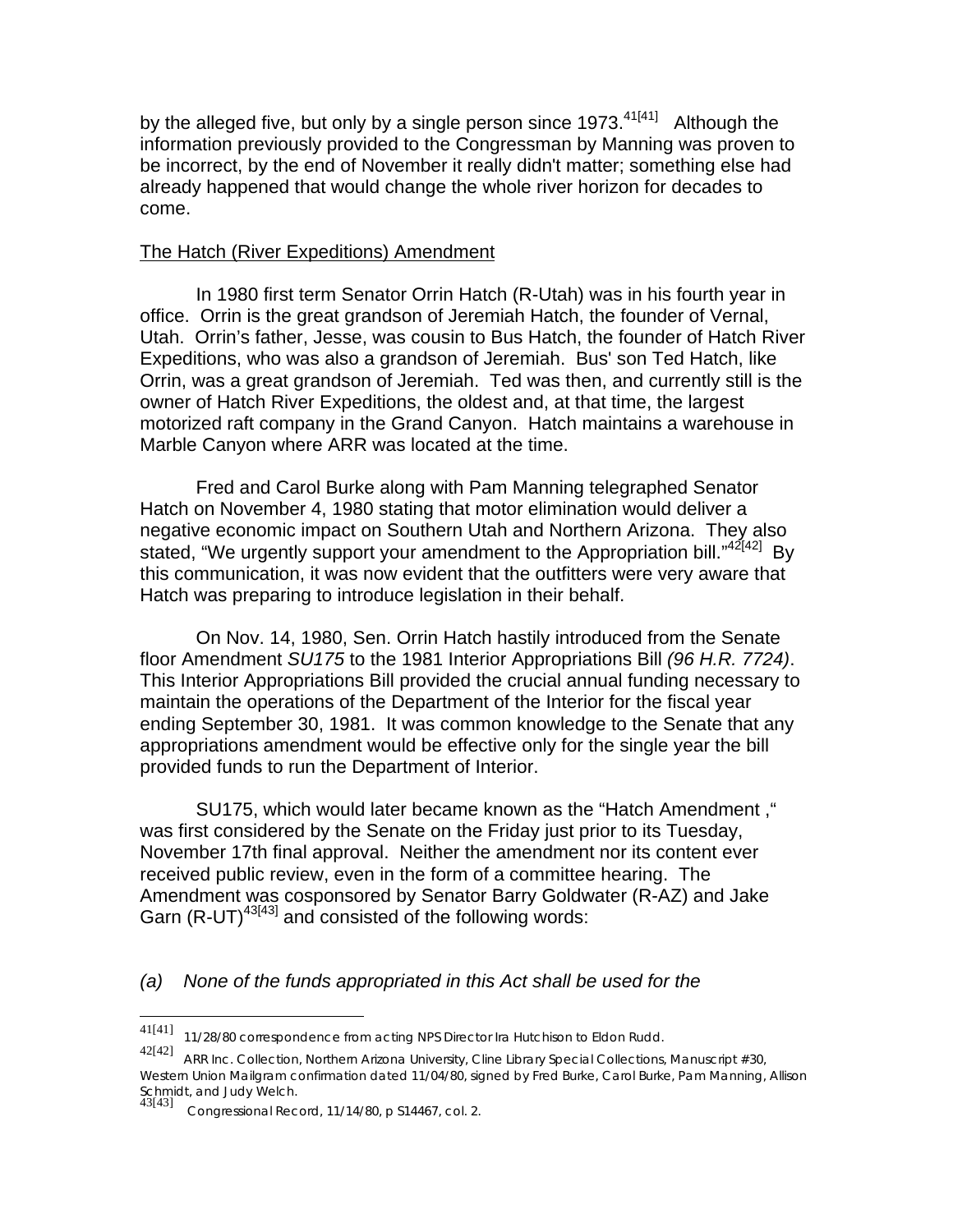*implementation of any management plan for the Colorado River within the Grand Canyon National Park which reduces the number of user days or passengerlaunches for commercial motorized watercraft excursions, for the preferred use period, from all current launch points below that which was available for the same period of use in the calendar year 1978.* 

*(b) For the purposes of this section "preferred use period" denotes the period May 1, through Sept. 30, inclusive.*

Hatch's and others' presentations in support of the Amendment, spanning four pages of the Congressional Record, was in no way subtle. Throughout the testimony process, Hatch made no public mention of his familial relationship to the companies his action would ultimately benefit. Hatch commenced by echoing the same safety and access issues that his predecessor, Frank Moss, had voiced 8 years earlier. He indisputably demonized the Park Service for even offering the CRMP, stating that they were "jeopardizing the availability" of the Canyon. He extolled the virtues of motorized rafts as the most cost-effective way to get the greatest numbers of people into the Canyon. He continued by stating that the Park Service was inflicting its non-motorized oar provisions on an "unwilling and often unknowing public without regards to cost. And, I might add under more dangerous circumstances.<sup>44[44]</sup>"

Hatch's cost arguments were flawed, completely ignoring the fact that non-commercials were dramatically less expensive than any commercial trip, motorized or not. He never mentioned to the Senate that the CRMP he opposed was part of a 10 year NEPA compliant public decision process. He never acknowledged that continuation of motorized rafts would enhance public demand for a resource already outstripped in its ability to handle it. Hatch never acknowledged that his amendment would provide his relatives and the motorized outfitters dramatically increased profits.

### An Ambivalent Passage

Some Senators expressed concern that the amendment was inappropriate for this appropriations bill and that no hearings were ever held on this specific matter. In particular, Senator Huddleston moved that the Hatch Amendment should not be allowed since it should have been more fully considered in the appropriate committee<sup>45[45]</sup>. In effect Huddleston recognized that the Senate was unable to vote on this subject from a position of knowledge.

Retrospectively, Hatch was probably aware that if he forthrightly introduced a bill opposing NPS actions, it would spur debate and the subsequent analysis would expose the extensive history behind the NPS actions. Such an effort to defeat the issue on its merits would be certain to fail, as had Stump's

<sup>44[44]</sup> *Congressional Record*, 11/14/80, p S14467, col. 1.

<sup>45[45]</sup> *Congressional Record*, 11/14/80, p S14469, col. 1.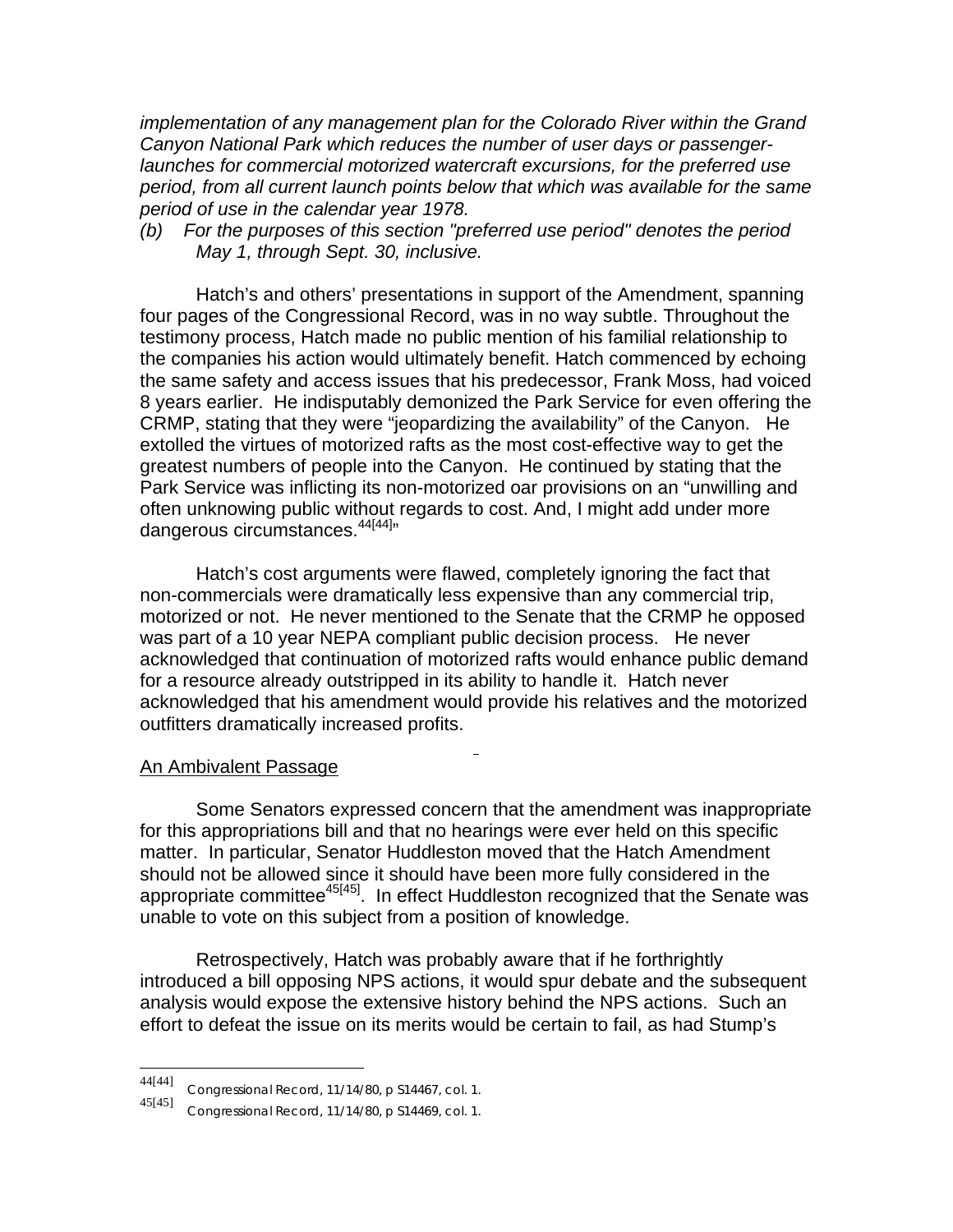earlier attempt. Cleverly, Hatch opted for the much easier alternate and apparently successful approach of legislatively defunding his NPS opponents.

 Since it was attached to a one year appropriations bill, it was obvious to the Senate that the provisions of the Hatch Amendment were not permanent and could only affect management policy for one year. Rather than waste precious time in this late stage of the legislative session and after senators on the Energy and Natural Resources Committee promised hearings on the issue during the following year, the Senate accepted the amendment on a voice vote. As a result SU 1754 was quietly absorbed into the appropriations bill which eventually evolved into public law 96-514.

 Reveling in his apparent success, Burke wrote to Lisa Jackson of Rep. Stump's office with his recommendations for implementation of the Hatch Amendment. In a November 29<sup>th</sup> letter, Burke recommended an increase in launches so that the motorized outfitters could be able to accommodate the 150 people per day maximum historical use provided for in the Amendment. In his letter, Burke additionally asked for Congressional hearings early in 1981 so that as soon as possible a determination could be made as to the scheduling of motor trips and whether motors would be allowed during the 1982 season.  $46[46]$  Burke's correspondence shows that both he and the outfitters were aware that Hatch's Amendment, as passed, was only temporary and that the phase out of motors might begin anew the following season.

# Introducing - Secretary of the Interior James Watt (Watt's Senate Confirmation Hearings)

 Staveley, Burke, and the other motorized outfitters were probably delighted by the good fortune that had befallen them as a result of the November 1980 election of Ronald Reagan as President. When Senator Clifford Hansen (R - WY) declined Reagan's offer of Secretary of Interior, on December 22<sup>nd</sup>, 1980 the position was then offered to the same James Watt, President of the Mountain States Legal Foundation, who was already helping the motorized outfitters by suing the Park to retain motorized rafts. $47[47]$  As virtually everyone in the country would soon know, Watt, who had already described environmentalists as "the greatest threat to the ecology of the West,"48[48] accepted the position as Secretary of Interior, the trustee of America's public lands.

 Reagan's election to the presidency became official on January 6, 1981 when a joint session of Congress counted the votes of the Electoral College.<sup>49[49]</sup>

1

<sup>46[46]</sup> ARR Inc. Collection, Northern Arizona University, Cline Library Special Collections, Manuscript #30, Correspondence from Fred Burke to Congressman Bob Stump, dated November 29, 1980.

Congressional Quarterly, December 27, 1980, pg. 3650.

<sup>48[48]</sup> *Wall Street Journal*, May 18, 1979 (see *Congressional Quarterly*, 12/27/80, p 3649)

<sup>49[49]</sup> *Congressional Quarterly*, January 10, 1981, pg. 52.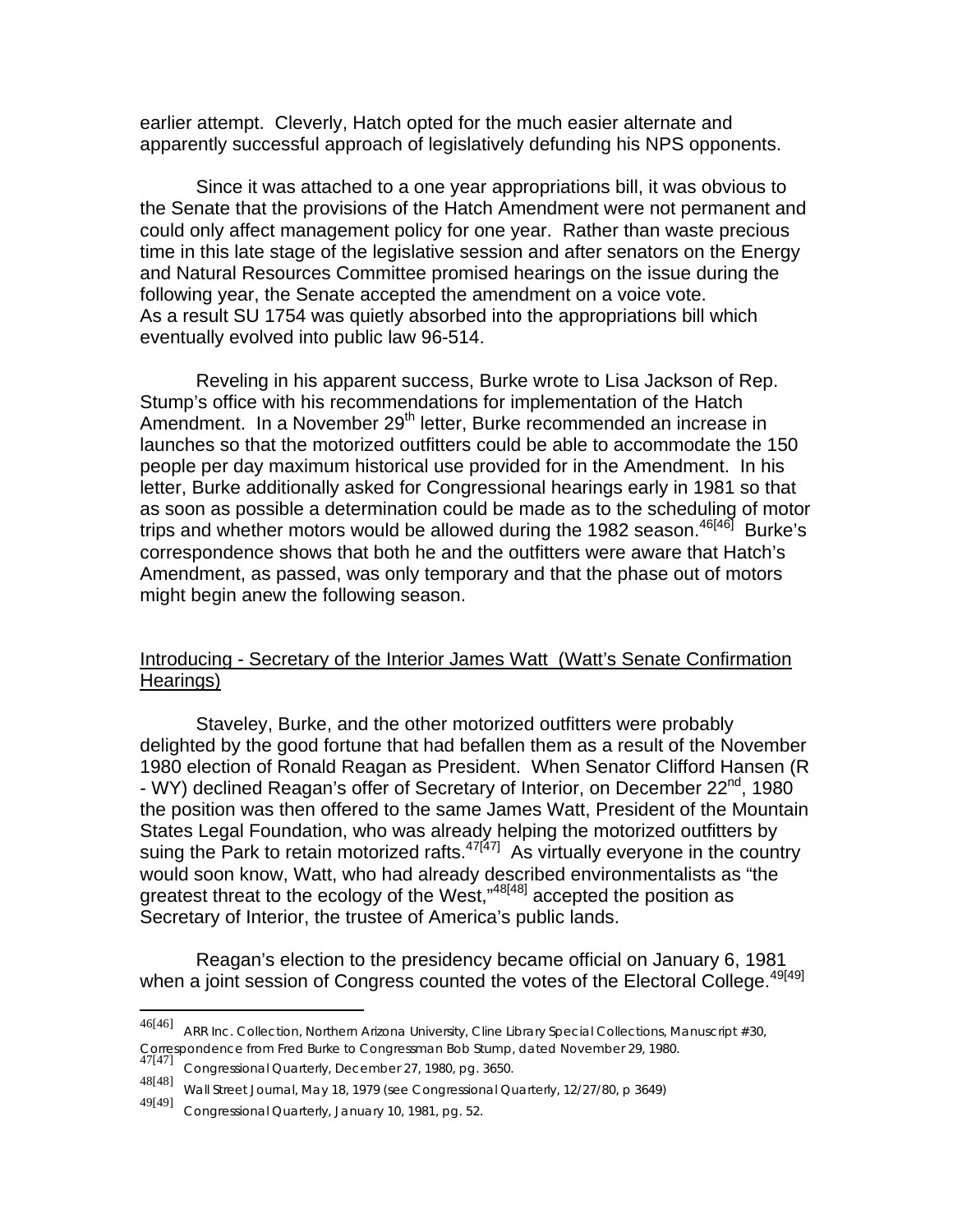The following day Watt's confirmation hearing in the Committee on Senate Energy and Natural Resources began. The Committee was particularly interested in Watt's potential for conflict of interest since, as President of the MSLF, he had sponsored numerous suits against the Department of Interior. The committee's interest was justified. During questioning about the MSLF, Watt made the surprising claim that he didn't even know who the contributors to the MSLF were. Senator John Seiberling (D-Ohio), Chairman of the Interior Subcommittee on Public Lands informed Watt with the specifics of who the financial supporters of the MSLF were and then concluded with the following observation. *"These are people whose primary interest in public lands is to exploit them for their own profit. Their idea of multiple land use is to have everything with any conceivable value developed, even if its primary value is Wilderness."*50[50]

Watt had been asked to submit to the committee a summary of those MSLF cases that involved the agency. Watt's prepared summary incorrectly cited his Arizona suit to retain motorized rafts in the Canyon. Instead of describing the MSLF v. Whalen case as filed, the description supplied to the committee was *"MSLF v. Dickenson,"* the NPS Director that succeeded Whalen. In Watt's statement, the suit was summarized as follows: *"MSLF seeks to protect the right of the public to reasonable, environmentally sound access to the Grand Canyon for recreation by challenging the Park Service's decision to ban all motorized raft trips on the Colorado River through the Grand Canyon."*51[51]

During the hearing segment questioning Watt's involvement with motorized rafting, Senator Dale Bumpers (D-AR) explicitly stated that the Senate (against his [Bumpers] own vigorous protest) had adopted only a one-year postponement of the Park Service river management plan.<sup>52[52]</sup> Bumpers even directly asked Watt,*"Do you favor the Wilderness Act."* Watt's response: *"Absolutely."*

Before the hearings had begun, Watt had generated a recusal statement wherein he consented only to refrain from assisting the MSLF in any further prosecution of the Interior cases. Watt submitted his statement to the Committee after having already discussed its content with the chairman of the Committee, Senator James McClure (R. Idaho).

Curiously absent from Watt's commitment was any promise to, as Secretary of the Interior, refrain from involving himself in the issues surrounding the MSLF's Interior Department litigations. The statement successfully made it through the hearing without any mention of this deficiency. Time would prove

<sup>50[50]</sup> " Reagan Names Five More Cabinet Members", *Congressional Quarterly*, Dec 27,1980, pg. 3649.

<sup>51[51]</sup> Senate *Committee on Energy and Natural Resources*, Proposed Nomination of James G. Watt to be Secretary of the Interior, Publication #97-1, January 7-8, 1981.

<sup>52[52]</sup> Senate *Committee on Energy and Natural Resources,* Proposed Nomination of James G. Watt to be Secretary of the Interior, Publication #97-1, January 7-8, 1981, pg. 123.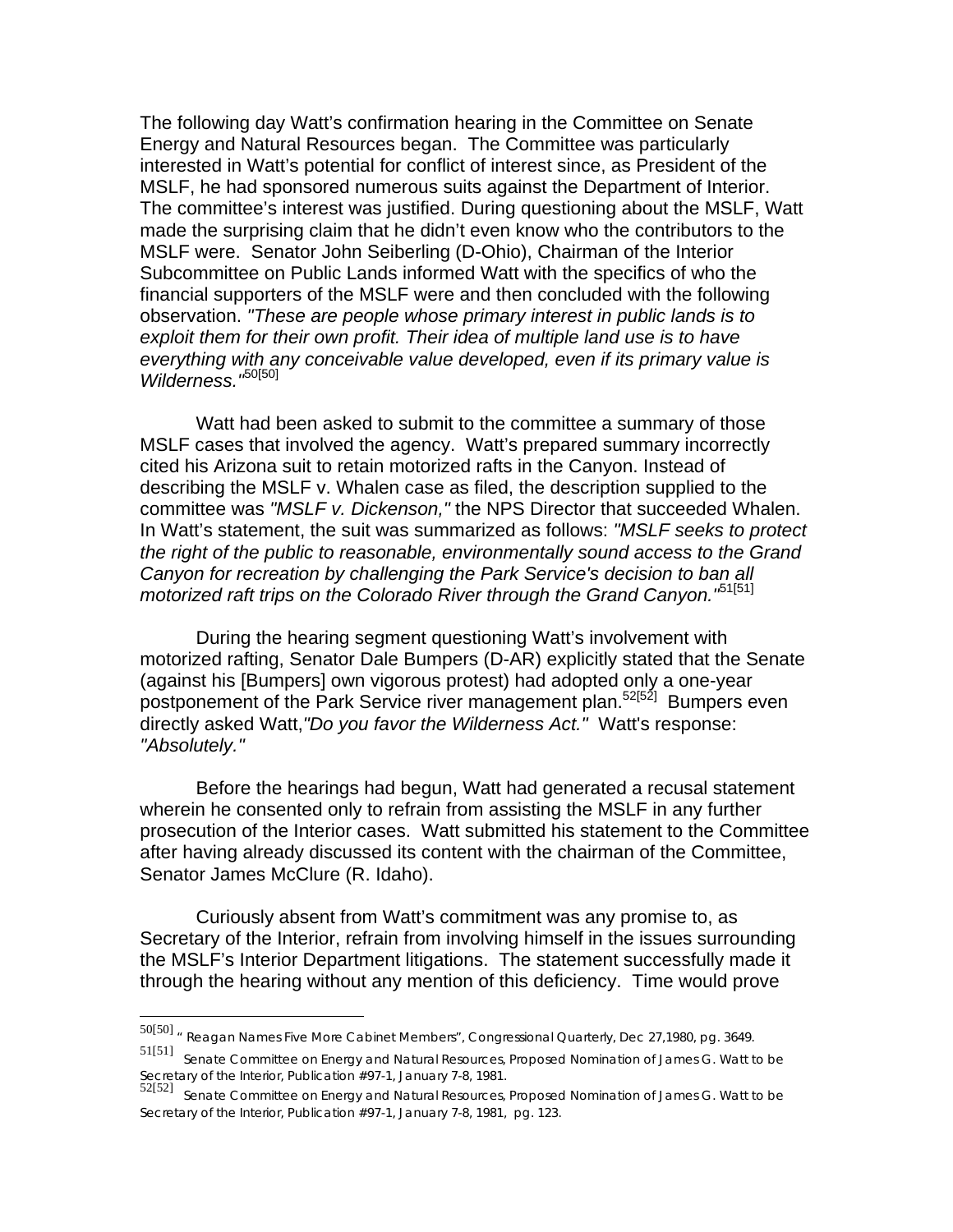that Watt would utilize this oversight to MSLF's fullest advantage.

# More Concessions, Motors, and the Brave New World of Watt

 Once Watt was confirmed and sworn in there soon became little doubt that he had an agenda and that he would do whatever it took to get it through. A main feature of the Watt plan for the parks was a significantly larger role for the concessionaires, displaying an almost zealous drive to involve them in park operations wherever possible. In a March 9, 1981 appearance before the Conference of National Park Concessionaires, Watt pledged, *"It is time for a new beginning and the private enterprise system must be looked to for rejuvenation and enthusiasm as we try to make the parks more accessible and usable for the people…. You folks (the concessionaires) are going to play a tremendously important role and a growing role in the administration of our National Parks and we are going to reach out and involve you in some areas that you haven't been asked to be involved in before.*" 53[53]

 So zealous was Watt's desire to facilitate concessionaire involvement, he expressed a ready willingness to remove anyone who might be in his path. "If we need to change personnel under Russ (Dickenson – NPS Director) to accomplish a more aggressive concessionaires program, we will change the people."<sup>54[54]</sup> Watt continued, "If a personality is giving you (the concessionaires) a problem, we are going to get rid of the problem or the personality, whichever is faster."<sup>55[55]</sup>

 Besides his overt enthusiasm for more privatization of the parks, Watt felt no need to withhold his opinion supporting motorized rafting in the Canyon. "I don't like to paddle and I don't like to walk." James Watt would say, almost with a touch of pride.<sup>56[56]</sup> Watt himself saw little value for extended river trips. Relating about his own Grand Canyon motorized raft trip, "The first day was spectacular…. The second day started to get a little tedious, but the third day I wanted bigger motors to move that raft out. There is no way you could get me on an oar-powered raft on that river – I'll guarantee you that. On the fourth day we were praying for helicopters and they came."<sup>57[57]</sup>

 The country now had a Secretary of Interior that thought the motor trips were too long and the motorized Wilderness was still much too tedious.

On the Monday following Watt's confirmation hearing, January 12, 1981, a

1

<sup>53[53]</sup> Statements made during March 9, 1981 meeting before the Conference of National Park Concessionaires, reported in *Stealing The National Parks*, Don Hummel, p 372. Also in *National Parks*, June 1981, p 16.<br>54[54]

<sup>&</sup>lt;sup>54[54]</sup> March 9, 1981 meeting with the Conference of National Park Concessionaires.<br>55[55]  $\ldots$  and 0,4004 meeting with the Conference of National Park Concessionaires.

March 9, 1981 meeting with the Conference of National Park Concessionaires

<sup>56[56]</sup> *Sierra*, July/August 1981, p. 7.

Sierra, July/August 1981, p 7.; also National Parks, June 1981, p 18.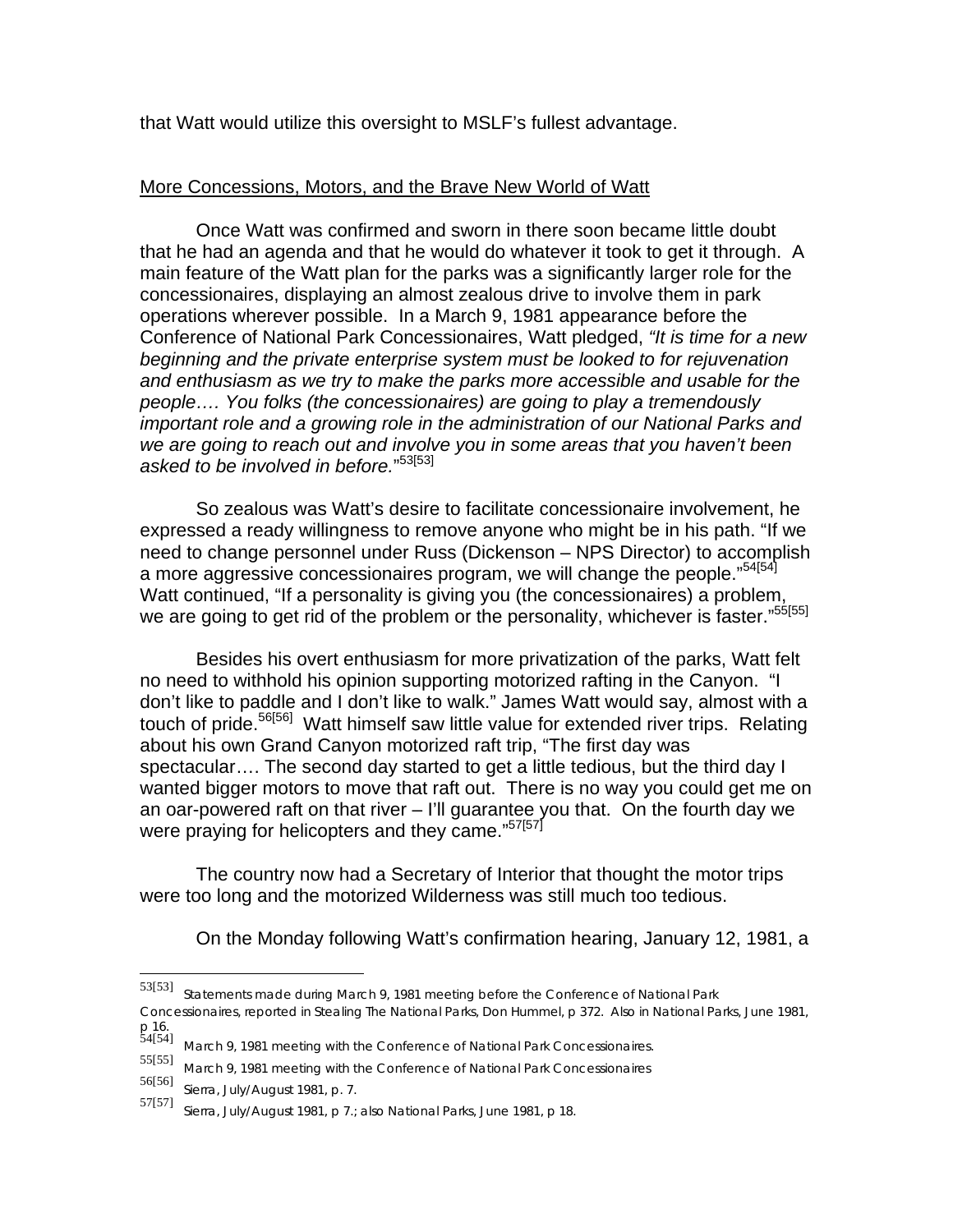press release came from NPS Western Regional Director Howard Chapman announcing "… the public will have the option of motor or oar trips in the future." Chapman also disclosed that he would be using the Hatch Amendment as a guide to future river management.

The next day, GCNP Superintendent Dick Marks both called and wrote Fred Burke with the good news that the commercial "preferred use season" allocation would be for 105,500 user days. Use would be based upon user days, rather for the "total number of people" method provided in the 1979 plan.<sup>58[58]</sup> This single provision emphasizing user days handed to the outfitters the economic motivation to supply the public with the shorter motorized trips that deliver the most profit, rather than to provide the longer oar powered trips which cost patrons less per day. This same increased frequency of short trips set the stage for the current use of helicopters, which now service more than 50% of the commercial river passengers.

On February 10, 1981, the MSLF wrote to Fred Burke advising him that the MSLF would be putting their suit on inactive status as they waited for the Park, now officially under the supervision of their former leader, to take the "appropriate action" to fulfill their new promises<sup>59[59]</sup>

#### 1981 Draft Alternatives – Motors, Motors, or Motors?

Other than Watt's intermittent comments in support of motorized rafts, little was conveyed to the public about the status of the river until that summer. On June 8, 1981 ignoring ten years of public input calling for the elimination of motors, a new set of fully motorized management alternatives emerged for public comment with release of *"Draft Alternatives for the Colorado River Management Plan."* This completely new set of four separate motor-oar combination alternatives, each of which provided for continuation of motor use throughout the summer season, was announced by NPS Western Regional Director Howard Chapman who now claimed that the 1979 plan had been "vetoed by Congress."60[60] These new alternatives did not allow the historical public preference for the elimination of motors to even be considered.

This draft document stated that the new set of presented alternatives were needed because "The (Hatch) Amendment prohibited a reduction of user days or passenger launches for commercial motorized craft below 1978 levels during the summer season. The commercial use level in 1978 was 89,000 user

<sup>58[58]</sup> ARR Inc. Collection, Northern Arizona University, Cline Library Special Collections, Manuscript #30, January 13, 1981 correspondence from Richard Marks to Fred Burke, reply reference C3823-ARIZ.

<sup>59[59]&</sup>lt;br>ARR Inc. Collection, Northern Arizona University, Cline Library Special Collections, Manuscript #30, February 10, 1981 correspondence from William Mellor (MSLF) to Fred Burke.

<sup>60[60]</sup> *Federal Register*, 46:109, June 8, 1981, p 30397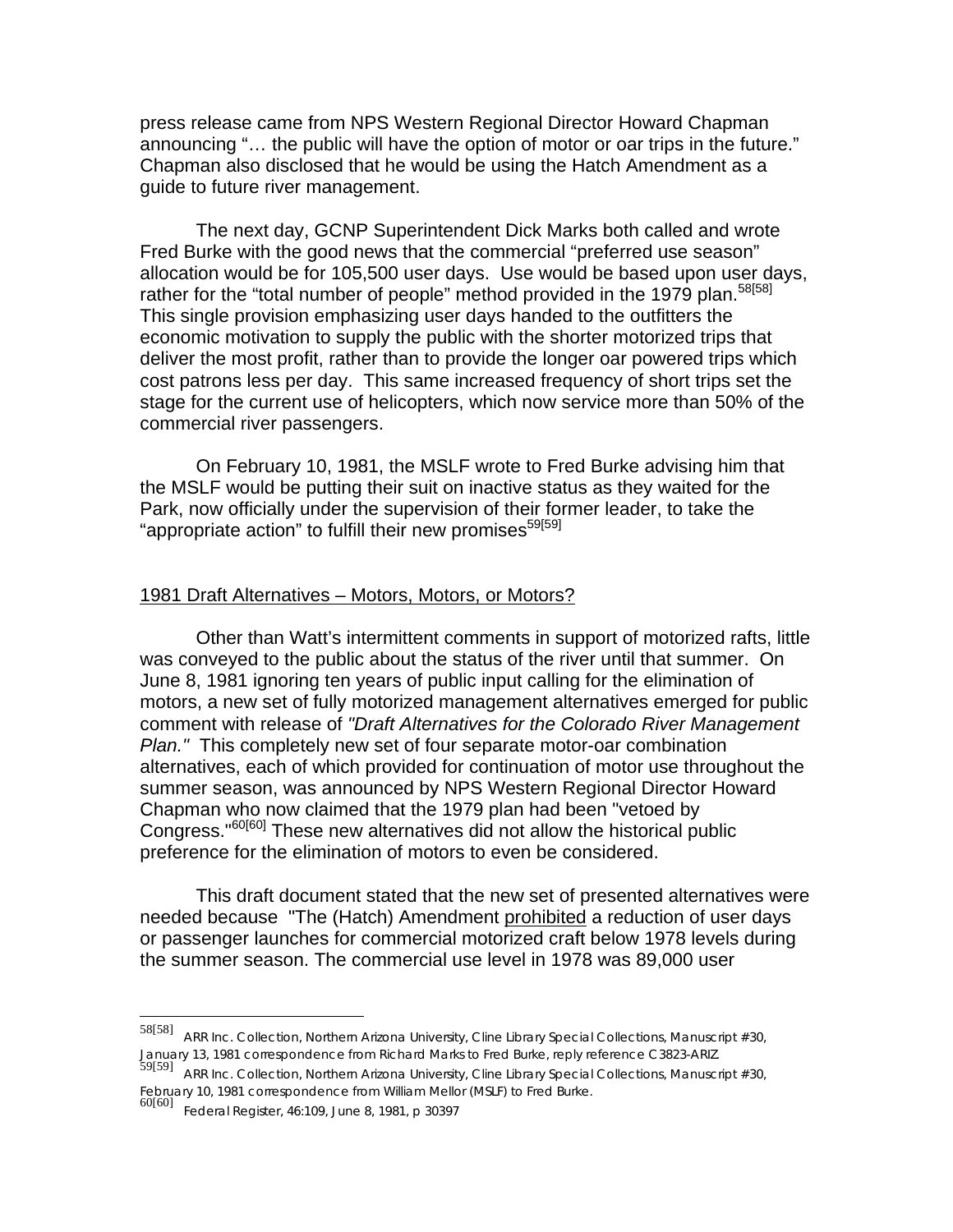days."<sup>61[61]</sup> The press release accompanying the draft plan further echoed Chapman's erroneous conclusion that *"… the plan adopted by the Park Service in 1979 was subsequently vetoed by Congress last year.*"<sup>62[62]</sup> A two-month public comment period was provided and closed on August 12, 1981.

 With the release of this new plan the Senate's vote for a single year postponement of the implementation of the 1980 CRMP had somehow been transformed into a full purge of the motor phase-out concept. Also, conveniently forgotten were the Senate hearings that were promised to have occurred in early 1981 that would have more thoroughly examined the facts Orrin Hatch abruptly introduced on the Senate floor on November 14, 1980. Completely forgotten was the Park's plan to revise the user day allocations. Using the same misinterpretation of Congressional directives, the 1980 plan's temporary 70% commercial user day ratio spontaneously, in the 1981 Plan, became inflexible at 115,500 user days for the commercials and 54,450 for the privates.<sup>63[63]</sup> The die was now being cast for the twenty-year wait currently confronting those Americans who choose to access the Canyon non-commercially.

 Quite happy with the completely motorized horizon the 1981 draft provided, Watt's Mountain States Legal Foundation abandoned their lawsuit on July 16, 1981.

### 1981 CRMP – The Incredible End to the Decade of Public Input

 In December of 1981 came the issuance of the final 1981 CRMP that provided continuation of motors and the foundation upon which the river is managed today. This 1981 document also repeated and further codified the earlier draft version's dubious interpretation of the Hatch Amendment with the statement, "The amendment prohibited a reduction of user days or passenger launches for commercial motorized craft below 1978 levels during the summer season." Without ever mentioning that the only alternatives presented for public comment in the June of 1981 Draft were combinations of motor and oar use, the plan justifies its final conclusion with the statement, "The preponderance of these (public) comments favored some combination of oars and motors, while voicing interest to have a period of oar only use."<sup>64[64]</sup>

 This 1981 CRMP contained no mention of any consideration of the nonmotorized options consistently requested and preferred by the public. The preceding 1980 CRMP had been developed through processes that complied with the National Environmental Policy Act. Such NEPA processes, which

 $\overline{a}$ 

<sup>61[61]</sup> *Draft Alternatives for the Colorado River Management Plan, June 1981*, pg. 3. Note: no signatures were attached and no authors attested to its content. 62[62] *Draft Alternatives for the Colorado River Management Plan, June 1981*, pg. 3.

<sup>63[63]</sup> *Colorado River Management Plan, December 1981*, Grand Canyon National Park, Arizona, pp. 7-9.

<sup>64[64]</sup> *Colorado River Management Plan, December 1981*, Grand Canyon National Park, Arizona, pg. 4.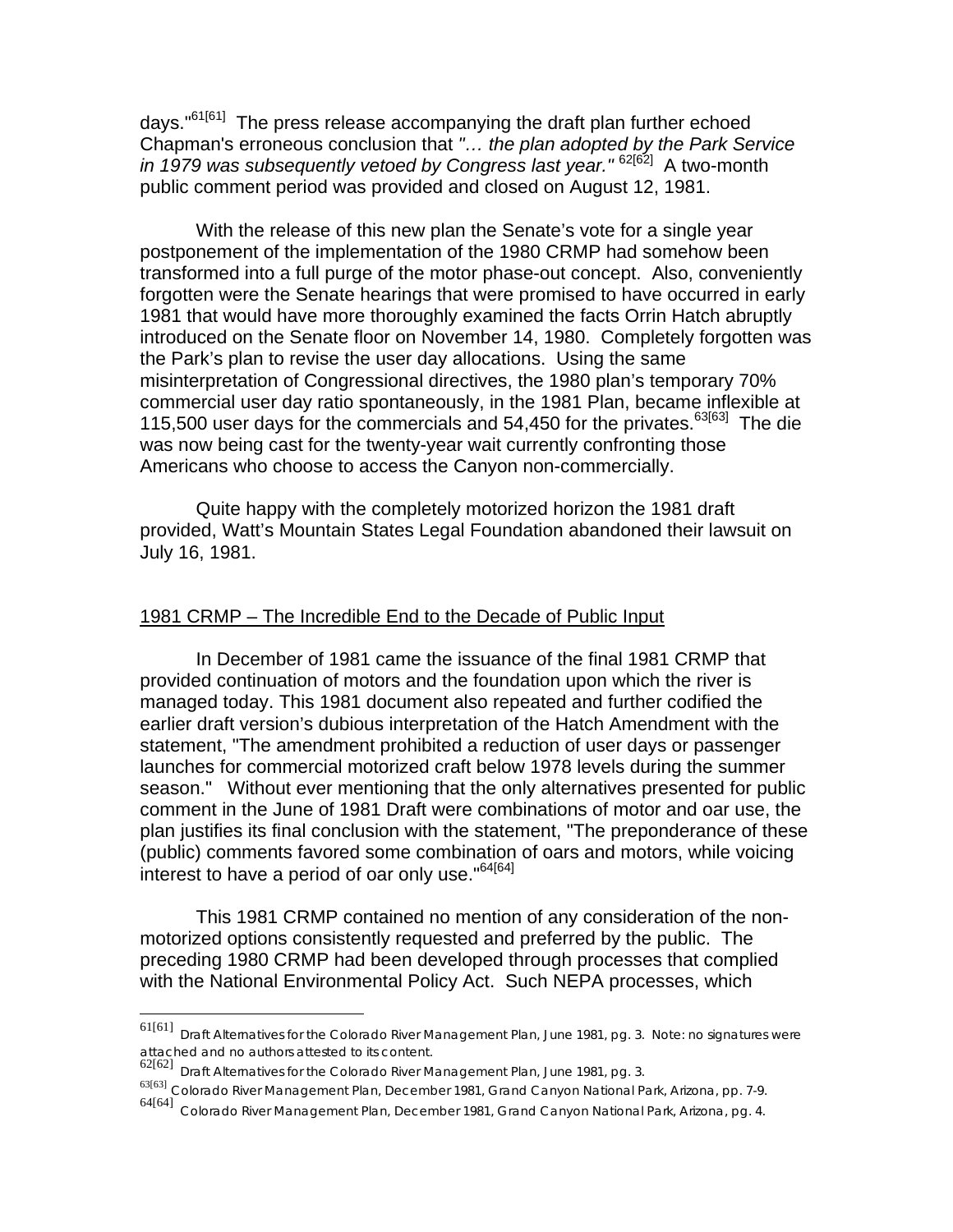require that "all reasonable alternatives be considered," form legal, binding decisions that require implementation by the administering agency. A decision arrived at via the NEPA process cannot be withdrawn or a new decision made without going through a similar NEPA compliant process. Clearly, the publicly preferred no motor option was a "reasonable" alternative that was never considered in the 1981 plan. The failure to include those "no motor" options in the development of the 1981 plan would seem to be in violation of the NEPA process. The temporary defunding of a project had been magically transformed into an illegal "veto" of a decade of public input.

Of particular note is the 1981 CRMP document that was signed by Superintendent Richard "Dick" Marks on 11/25/81, Western Regional Director Howard Chapman on 12/8/1981, and by NPS Director Russell Dickenson on 12/13/1981. Significantly, at the time of each of their 1981 CRMP authorization signatures, the federal government had already entered into the 1982 fiscal year. Since the provisions of both pubic law 96-514 and its Hatch Amendment had already expired with the September 30th end of the 1981 fiscal year (94 Stat. 2957), the very basis for the provisions of the 1981 plan no longer existed.

At that time of its signing there weren't any grounds for deviation from the elimination of motors provided in the publicly reviewed 1979 Final EIS and 1980 CRMP. That fact was apparently forgotten despite numerous references on the Senate floor and during Watt's Confirmation hearing that the Hatch Amendment was "solely a one year postponement of the 1979 decision."<sup>65[65]</sup> As stated earlier, even the outfitters had recognized that the Amendment provided only for a single year postponement and "that motors may not be allowed in 1982."<sup>66[66]</sup> Somehow, all this was forgotten by the National Park Service while it was under the supervision of James Watt.

# 1999 Have Your Cake And Eat It Too (Commercial Outfitters Gross over \$27,000,000 - Privates Wait 20+Years)

The 1981 plan provided for 1979 commercial use levels of 89,000 user days to be increased by 26,500, a 30% increase. This increase resulted in the current total commercial allocation of 115,000 user days, none of which includes the 30,000 user days allocated to crew members that accompany the commercial passengers. This commercial user day level was originally provided in the 1980 plan as an "economic base" to effectively compensate the outfitters for reduced total revenues created by conversion to the longer oar powered trips. Now, under the 1981 CRMP, the motorized outfitters were able to keep their motors while still being compensated as if they had converted to oars. For Ted Hatch of

<sup>65[65]</sup> Senate *Committee on Energy and Natural Resources*, Proposed Nomination of James G. Watt to be Secretary of the Interior, Publication #97-1, January 7-8, 1981. Senator Bumpers statement to James Watt, pg. 123.

<sup>66[66]</sup> 11/29/80 correspondence to Bob Stump (attn. Lisa Jackson) from Fred Burke, Arizona River Runners, Inc.